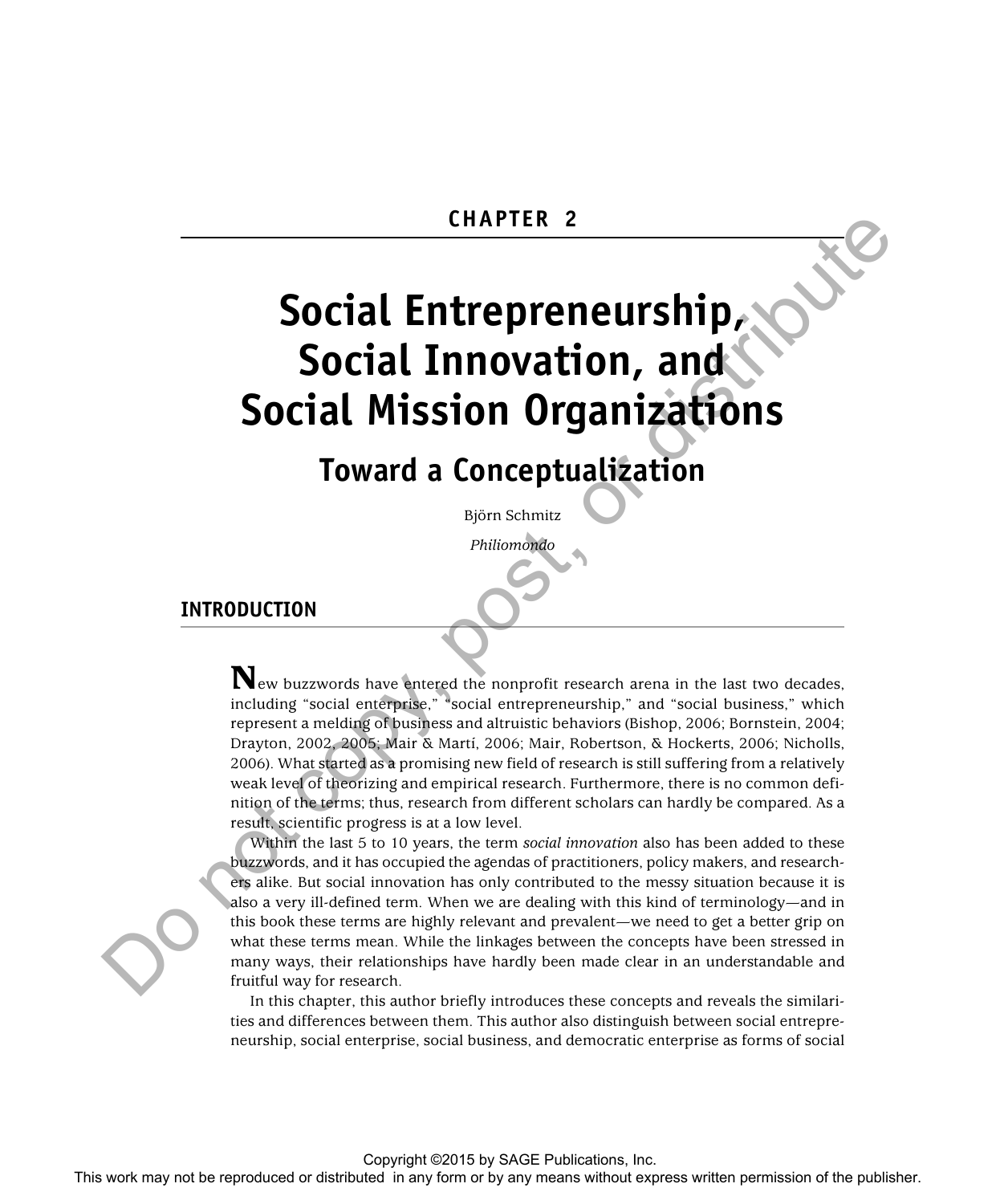mission organizations, by analyzing these concepts with regard to three main features of the discourse: innovativeness, democratic participation, and earned-income strategies. The innovativeness part is further defined when explicating the social component of social innovation. This distinction is made by demarcating social innovation from both social change and from technical as well as economic innovation.

But social innovation also points to an understanding of an overall process including four phases: claims, invention, implementation, and diffusion. When finally linking social innovation with the above mentioned concepts of social mission organizations, four possible conceptual points of departure are presented. One very promising starting point is to couple the process of understanding social innovation with a functional role model perspective of social mission organizations. Deriving from this model it is claimed that social mission organizations are a required part of social innovations for societies.

# **SOCIAL ENTREPRENEURSHIP, SOCIAL ENTERPRISE, AND SOCIAL BUSINESS**

Since the early 1990s, social entrepreneurship, social enterprise, and social business are concepts that have increasingly occupied the research agendas of nonprofit scholars studying business and those studying organization (Dacin, Dacin, & Tracey, 2011; Hjorth & Bjerke 2006; Short, Moss, & Lumpkin, 2009). These concepts go beyond the traditional nonprofit sector organizations because they also embrace for-profit legal forms that have a social mission. This blend of business and nonprofit features has also been discussed under the term *hybrid organizations* (Billis, 2010; Boyd, Henning, Reyna, Wang, & Welch, 2009; Brandsen, van de Donk, & Putters, 2005; Cooney, 2006; Evers, 2005; Glänzel & Schmitz, 2012; Hasenfeld & Gidron, 2005; Powell, 1987). The concept of hybrid organizations hints at the increased blurring of sector boundaries in the last two decades (Anheier & Then, 2004; Billis, 2010; Dees, 1998; Emerson, 2004; Weisbrod, 1998). In this chapter, this author therefore uses the concept of social mission organizations, which also includes nonprofits, to reflect this line of discourse. This author defines a *social mission organization* as an organization whose primary goal is a social cause (addressing a social problem or a social need) regardless of their legal form. Profit making is secondary to these organizations. What is more, potential profits will be reinvested in the social cause. The rest may notice or the rest may not be reproduced or the rest may not any means which are the reproduced or the rest matched in a overall process in any form or by any means with a form or by any means with the publis

When looking at the definitions of the three concepts social entrepreneurship, social enterprise, and social business, two things become apparent. First, the concepts themselves overlap heavily, and often enough they are used synonymously. Second, there is a multitude of attributes that are associated with these concepts. They range from social and environmental responsibility, innovativeness, social change, social transformation, resource mobilization, double bottom line, entrepreneurial means, social needs orientation, social justice, making connections, empowering disadvantaged groups, helping the hardest to help, and sharing the problem and the solution, as well as diffusion and scaling (e.g., Office of the Third Sector, 2009; Schmitz & Scheuerle, 2012). Teasdale (2012) states that "it is unlikely that any single social enterprise possess all of these attributes. The positive attributes associated with each of the different organizational types would appear to have been aggregated to create a mythical beast" (p. 115).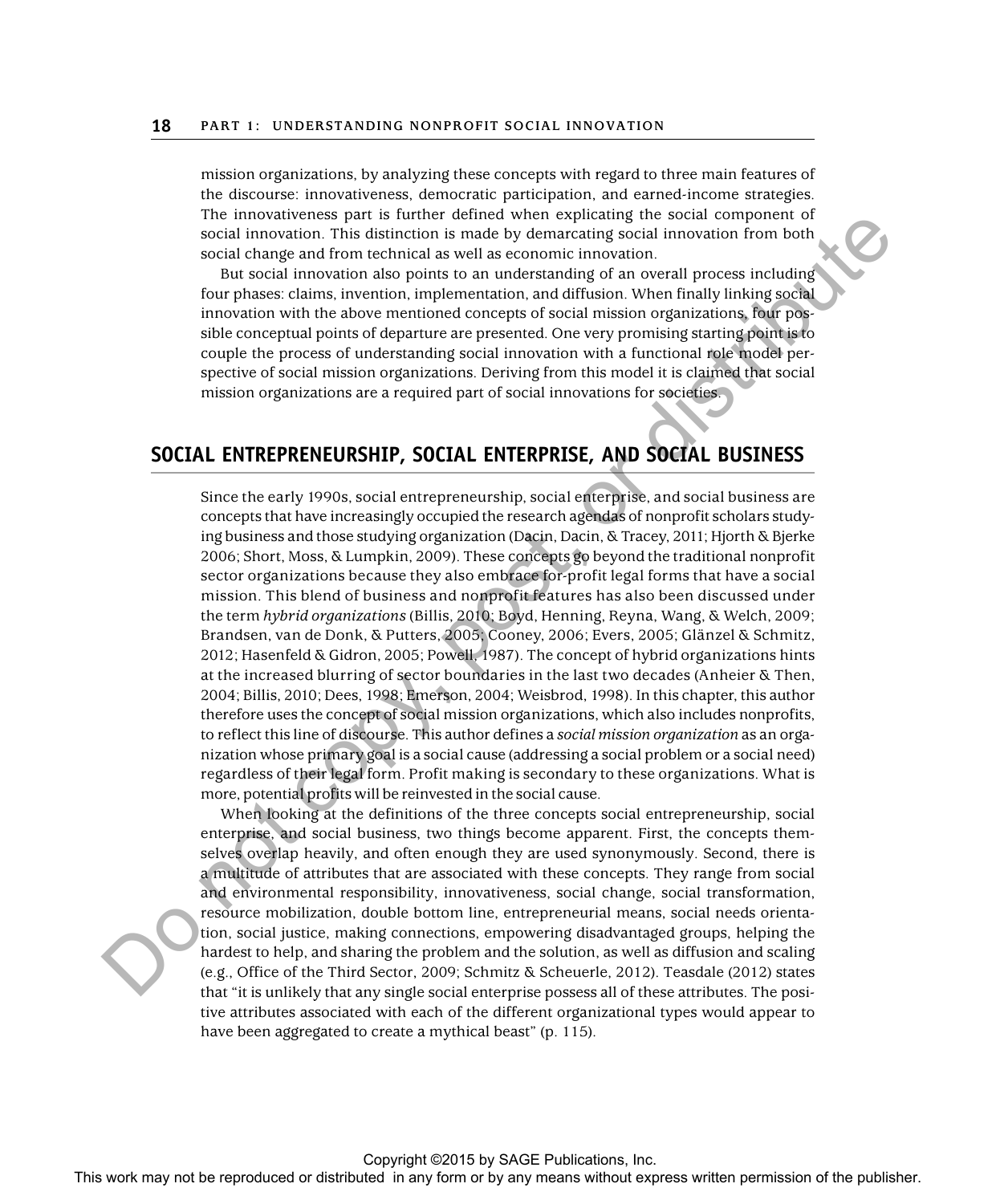What is more, there are differences in the understanding of the terms in different countries, especially between Europe and the United States. For example, Bacq and Janssen (2011) explained this difference by referencing Albert (1991), who emphasized the two different types of capitalism in Europe and the United States. While the American model is based on individual and financial success, media attention, and short-term financial gain, the Rhineland model puts collective success, consensus, and long-term planning in the foreground. Also, the European discussion is more focused on service providers and democratic governance, whereas the Anglo-Saxon perspective emphasizes the dividing line between charity and social entrepreneurship and embraces for-profit product providers and nonprofit earned-income strategies (e.g., Galera & Borzaga, 2009; Ridley-Duff, 2007).

| the Rhineland model puts collective success, consensus, and long-term planning in the<br>foreground. Also, the European discussion is more focused on service providers and demo-<br>cratic governance, whereas the Anglo-Saxon perspective emphasizes the dividing line<br>between charity and social entrepreneurship and embraces for-profit product providers<br>and nonprofit earned-income strategies (e.g., Galera & Borzaga, 2009; Ridley-Duff, 2007).<br>Several authors have suggested the need to distinguish between different schools of<br>thought. With these attempts the authors provide structure in the field and among the<br>different meanings scholars and practitioners give the three concepts. Table 2.1 gives an<br>overview of the distinguished schools of thought by six authors.<br>Another important distinction has been introduced by Defourny and Nyssens (2010).<br>They distinguish between two versions of earned-income schools: an earlier version that<br>focused on commercial activities of nonprofit organizations and a later version called the<br>mission-driven business approach, which is broader and also includes for-profit businesses<br>that trade for social purposes. The distinction here is that the former is an additional |                                     |                           |                              |                                                  |                                        |                             |
|-----------------------------------------------------------------------------------------------------------------------------------------------------------------------------------------------------------------------------------------------------------------------------------------------------------------------------------------------------------------------------------------------------------------------------------------------------------------------------------------------------------------------------------------------------------------------------------------------------------------------------------------------------------------------------------------------------------------------------------------------------------------------------------------------------------------------------------------------------------------------------------------------------------------------------------------------------------------------------------------------------------------------------------------------------------------------------------------------------------------------------------------------------------------------------------------------------------------------------------------------------------------------------------------|-------------------------------------|---------------------------|------------------------------|--------------------------------------------------|----------------------------------------|-----------------------------|
|                                                                                                                                                                                                                                                                                                                                                                                                                                                                                                                                                                                                                                                                                                                                                                                                                                                                                                                                                                                                                                                                                                                                                                                                                                                                                         |                                     |                           |                              |                                                  |                                        |                             |
| Differentiating Schools of Thought in Social Entrepreneurship Research<br><b>TABLE 2.1</b>                                                                                                                                                                                                                                                                                                                                                                                                                                                                                                                                                                                                                                                                                                                                                                                                                                                                                                                                                                                                                                                                                                                                                                                              |                                     |                           |                              |                                                  |                                        |                             |
|                                                                                                                                                                                                                                                                                                                                                                                                                                                                                                                                                                                                                                                                                                                                                                                                                                                                                                                                                                                                                                                                                                                                                                                                                                                                                         |                                     |                           |                              | Authors With a Schools-of-Thought Classification |                                        |                             |
|                                                                                                                                                                                                                                                                                                                                                                                                                                                                                                                                                                                                                                                                                                                                                                                                                                                                                                                                                                                                                                                                                                                                                                                                                                                                                         | Alvord,<br>Brown, &<br>Letts (2004) | Mair &<br>Martí<br>(2006) | Dees &<br>Anderson<br>(2006) | Hill,<br>Kothari, &<br>Shea (2010)               | Defourny &<br><b>Nyssens</b><br>(2010) | Bacq &<br>Janssen<br>(2011) |
| <b>Earned Income</b>                                                                                                                                                                                                                                                                                                                                                                                                                                                                                                                                                                                                                                                                                                                                                                                                                                                                                                                                                                                                                                                                                                                                                                                                                                                                    | $x^{\prime}$                        | x                         | x                            | x                                                | х                                      | х                           |
| <b>Social Innovation</b>                                                                                                                                                                                                                                                                                                                                                                                                                                                                                                                                                                                                                                                                                                                                                                                                                                                                                                                                                                                                                                                                                                                                                                                                                                                                | x                                   |                           | x                            | X                                                | x                                      | x                           |
| <b>Catalyzing Social</b><br><b>Transformation</b>                                                                                                                                                                                                                                                                                                                                                                                                                                                                                                                                                                                                                                                                                                                                                                                                                                                                                                                                                                                                                                                                                                                                                                                                                                       | x                                   | x                         |                              |                                                  |                                        |                             |
| <b>Social</b><br>Schools of Thought<br><b>Responsibility</b><br><b>Activities</b><br>(cross-sector<br>partnerships)                                                                                                                                                                                                                                                                                                                                                                                                                                                                                                                                                                                                                                                                                                                                                                                                                                                                                                                                                                                                                                                                                                                                                                     |                                     | х                         |                              |                                                  |                                        |                             |
|                                                                                                                                                                                                                                                                                                                                                                                                                                                                                                                                                                                                                                                                                                                                                                                                                                                                                                                                                                                                                                                                                                                                                                                                                                                                                         |                                     |                           |                              | х                                                | х                                      | х                           |
| <b>Broader</b><br>Stakeholder<br>Inclusion                                                                                                                                                                                                                                                                                                                                                                                                                                                                                                                                                                                                                                                                                                                                                                                                                                                                                                                                                                                                                                                                                                                                                                                                                                              |                                     |                           |                              |                                                  |                                        |                             |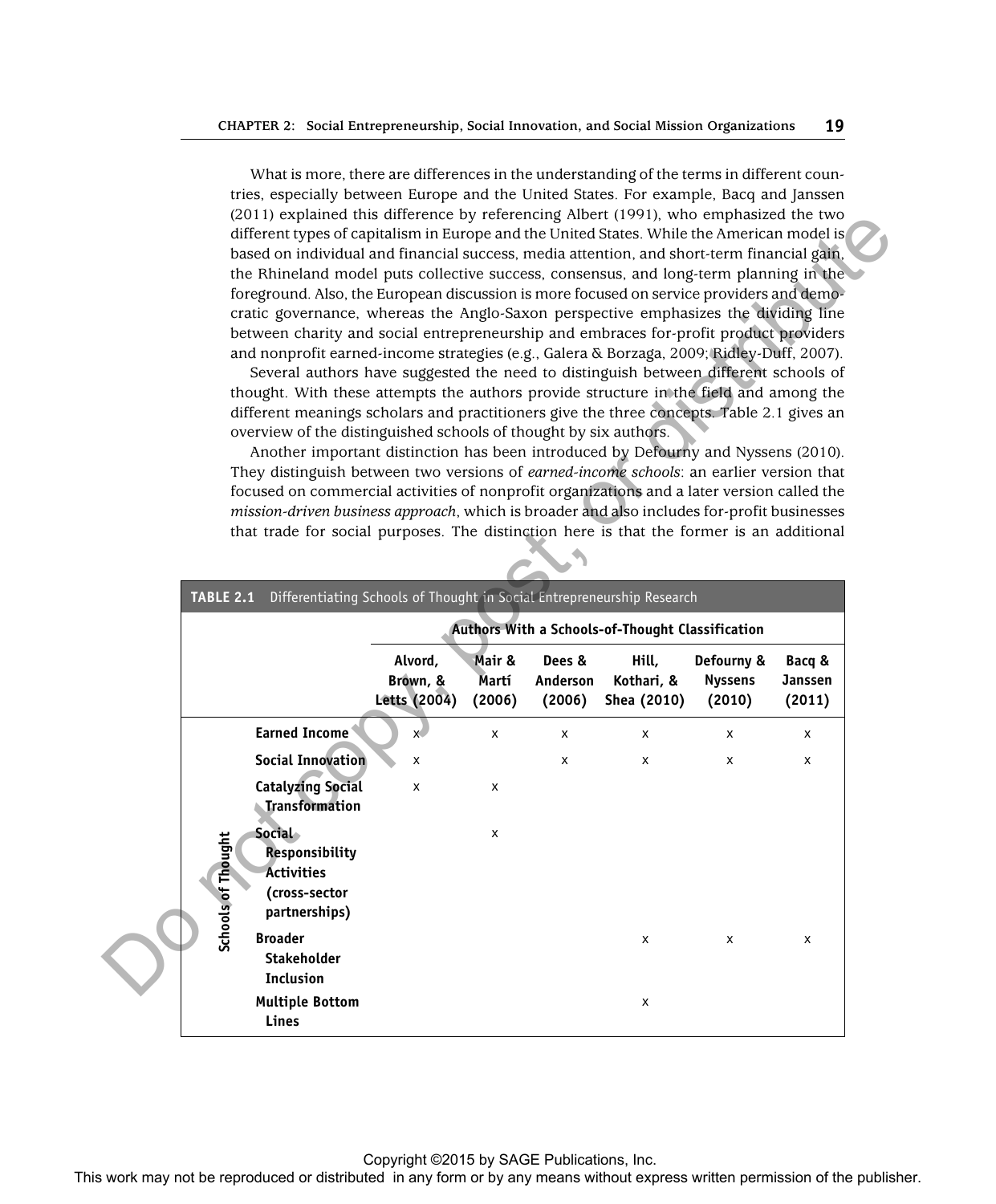|                          | <b>TABLE 2.2</b> Different Schools of Thought, Their Key Features, and Organizational Forms |                            |
|--------------------------|---------------------------------------------------------------------------------------------|----------------------------|
| <b>School of Thought</b> | <b>Key Feature</b>                                                                          | <b>Organizational Form</b> |
| Earned Income I          | Commercialization of nonprofits                                                             | Social Enterprise          |
| Earned Income II         | Trade for social purposes                                                                   | Social Business            |
| Innovation               | Innovation                                                                                  | Social Entrepreneurship    |
| <b>EMES</b>              | Democratic governance and stakeholder participation                                         | Democratic Enterprise      |

source of income for the organizations, whereas the latter also embraces social mission organizations that cover all their activities by earned income (social business) (Yunus, 2006). The second school is the *innovation school*. Here the innovation activities and the social entrepreneur being the change maker are the essential ingredients of discourse (Dees, 2001; Young, 1986 ). And third, there is a school of thought proposed by the EMES network that stresses the importance of democratic and participatory governance models within the social enterprise discourse. For this school of thought this author would like to introduce the term "democratic enterprise." This differentiation is summarized in Table 2.2 and is the basis for the subsequent discussion. Some of the rest is a state of the rest in any form of the publisher or the publisher or the publisher or distributed in a state of the state or the publisher or distributed in a state of the publisher. The publishers wer

Instead of focusing on the importance and soundness of different schools of thought or definition criteria, it seems more fruitful to accept the various forms of social mission organizations and discuss the landscape of the various organizational forms and the functional importance of all forms (e.g., Neck, Brush, & Allen, 2009).

# **Social Entrepreneurship**

Social entrepreneurship is commonly linked to innovation emphasizing the centrality of innovation for the concept of entrepreneurship. Peter Drucker (2007) stated, "Innovation is the specific tool of entrepreneurs, the means by which they exploit change as an opportunity for a different business or a different service" (p. 17). The identification of business opportunities and their exploitation is commonly understood as commercial entrepreneurship (Shane & Venkataraman, 2000).

Obviously this emphasis is linked to Schumpeter's ideas of innovation and economic transformation, as well as the notion of creative destruction (Schumpeter, 1912). Innovation and transformation are blended in his approach, setting high criteria for what an innovation exactly is about. Schumpeter (1912) distinguishes five different kinds of innovations: (1) introduction of a new good or a new quality of a good, (2) implementation of a new production method, (3) accessing of a new sales market, (4) accessing of a new source of supply of raw materials or intermediate goods, and (5) rearranging of the market position (e.g., burst of an existing monopoly or market order).<sup>1</sup>

<sup>1</sup> Today, Schumpeter's distinctions are still valid. Take for example OECD's definition (2005), "An innovation is the implementation of a new or significantly improved product (good or service), or progress, a new marketing method, or a new organisational method in business practices, workplace organisation or external relations" (p. 46).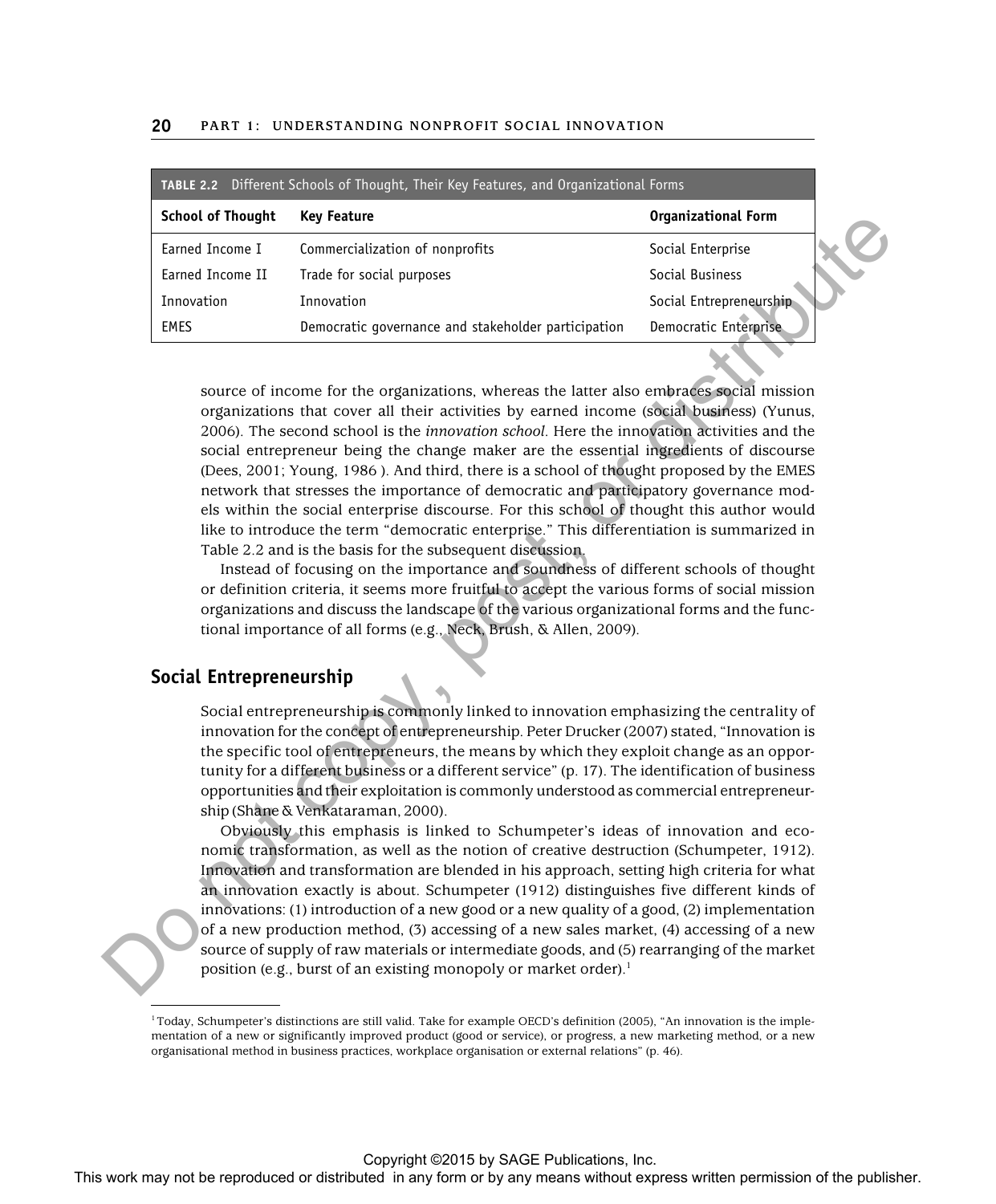Spear (2006) criticizes that Schumpeter's approach "excludes a large amount of entrepreneurial activity which involves the creation of new organizations but which may not be significantly innovative" (p. 404). However, it remains a question whether the ideas of Schumpeter can be easily transferred to the concept of social entrepreneurship. Schumpeter's (1950) theory is about competitiveness and rivalry between businesspeople. Businesspeople consider innovations important because they expect a high potential to generate higher margins and profits by them. It remains a question whether it is possible to transfer this motivation to the context of social needs or problems that seek solutions.

Commercial entrepreneurship is different from social entrepreneurship in two ways. First, social entrepreneurs pursue a social mission, whereas commercial entrepreneurs are seeking financial profit. Second, possible financial gains of a social entrepreneurship venture will be reinvested for the social mission, while the commercial entrepreneur distributes the profits to the shareholders or reinvests them for the commercial activities (Bacq  $\&$ Janssen, 2011). Neck et al. (2009) point out that the main difference is not about social outcomes because otherwise every organization could be considered social, at least in the sense that it generates jobs, which leads to economic growth and finally to wealth for society. Thus, the difference between commercial and social entrepreneurship is about the input, be it either the sources of opportunity or the organization's founding mission as starting points. The may not be reproduced to the reproduced or distributed in any form or any form or any form or any form or any form or any form or any means with the matter in any form or any form or any form or any form or any form o

Thus, social entrepreneurship is not only about innovation, but it is also about *social* innovation, and several authors have directly linked these concepts with each other (e.g., Leadbeater, 2007; Schmitz & Scheuerle, 2012; Westall, 2007). Zahra, Gedajlovic, Neubaum, and Shulman (2009, p. 519) have emphasized that social innovation is the core of social entrepreneurship.<sup>2</sup> From a slightly broader perspective, the main characteristics of social entrepreneurship are innovation, proactiveness, and risk taking for a social cause (Helm & Andersson, 2010).<sup>3</sup> Thus, the main link between social mission organizations and social innovation can be detected in the concept of social entrepreneurship.

Social entrepreneurship definitions are most often not limited to the founding of startup organizations but also mention innovations in mature nonprofits. However, empirical research has concentrated on social entrepreneurs who have started new ventures and have been subsequently selected and awarded as social entrepreneurs by practitioner groups or fellowship organizations (e.g., Nicholls, 2010). The general assumption is that mature nonprofits are unresponsive and inflexible to changing environments and demands (Dees, 2001). The result of this bias is a lack of research about social entrepreneurs within

2 Obviously social change related to detected unsolved social problems is often the main characteristic that describes the emergence and goal of social entrepreneurs. Regarding social change or—expressed more stronger—social transformation, two main questions arise, because social change is not an aim in itself. First, why do we need social change or social transformation? And second, what is the direction of social change and who determines and defines this direction? As the first question remains to be at minimum partially answered by the drivers mentioned above, the second question is predominantly left aside in the social entrepreneurship discourse. One reason for this might be the assumption that social transformation and social innovation are positive things in themselves because everything else beside the current state is an improvement.

3 Still, there is the perception that charity and social entrepreneurship are totally different concepts, and social entrepreneurship has been portrayed as extremely positive to play off the advantages of the concept against charity (e.g., Dees, 2012; Trexler, 2008). Until today, social entrepreneurship lacks the proof of its power. There are very few studies qualitatively and especially quantitatively that have shown the full range of impact that social entrepreneurship promises. Andersson (2012) states that the term *social entrepreneurship* serves as a dream catcher.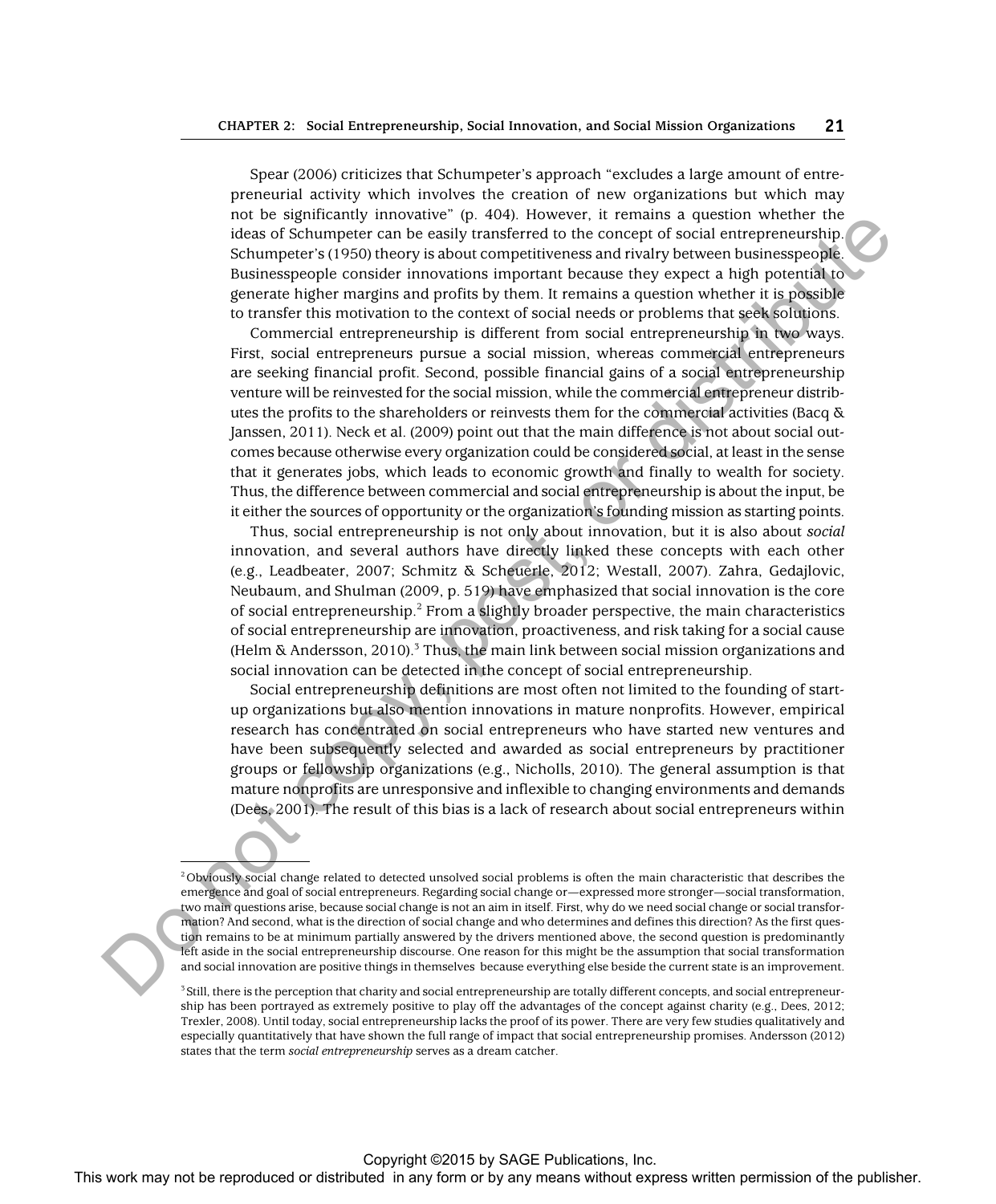mature organizations, a phenomenon usually referred to as *social intrapreneurship*. As Seelos and Mair (2012) state, ". . . much social innovation research has explored the entrepreneurial establishment of new social organizations, much less is known about the ability of already established organizations to innovate continuously" (p. 45).

#### **Social Enterprise**

Instead, mature nonprofits have been investigated regarding economization processes, commercialization, and the increase of earned-income strategies (e.g., Dees, 1998; Emerson & Twersky, 1996; Weisbrod, 1998). Revenue generation has become a major topic, and studies have shown that an increasing proportion of nonprofits are proactively searching for new potential revenue streams (e.g., Massarsky & Beinhacker, 2002). There are different reasons for this trend such as a probusiness zeitgeist, strive for financial sustainability, favor of commercial approaches, and competition (Dees, 1998). In this area of increased challenges and tensions, nonprofits are searching for new models of financing or the implementation of new solutions. To highlight a few changes among others, marketization can cause a mission-drift, and a shift from serving the poor to serving those who can pay and weeding out difficult customers. It can also result in a higher independence from traditional stakeholders and networks, an increase in short-term thinking and decision making, a decrease in advocacy activities, an overlooking of supporting change in the status quo, discouragement of civic participation, devaluing the work of volunteers, and concentration of power with larger service providers (Eikenberry & Kluver, 2004, p. 135). For the rest in any method or distributed in any form or by any method in any form or by any method in any form or by any method in any the publisher.<br>
This work may not be reproduced in any form of the publisher of the pu

"Social enterprises deliberately adopt an uncomfortable position: They are in the market and yet against it at the same time" (Leadbeater, 2007, p. 2). As a result, this leads to rethinking old ways of producing services and goods and forces nonprofits to innovate. As a result, transformations toward being more business-like (Dart, 2004) and the search for earned-income often cannot take place without innovations. Thus, both concepts—social enterprise and social entrepreneurship—have their legitimate overlapping.

#### **Social Business**

Revenue generation is the striking feature of social businesses. These organizations recover the full costs they expend by their own generated market or earned income (Huybrechts & Nicholls, 2012). However, the term is academically underdeveloped. The subject being almost totally driven by the discourse around Muhammad Yunus, there are only a few scholars investigating social businesses. Jäger (2010) is an exception, but he does not clearly focus on the core concept of social business. Instead there is an overlapping with the other concepts presented above. In Yunus's 2006 definition, the purpose of social businesses is to change the world, and the negative perception regarding charities is heavily presented in his writings. A social business reinvests its profits for the social cause and does not distribute them to investors or shareholders. With this being said, social businesses can be seen as part of the nonprofit sector because of such a nonlegally defined nondistribution constraint. Thus, social business as a concept is mainly responsible for using the term *social mission organizations* instead of nonprofits because social businesses usually do not have a nonprofit legal form.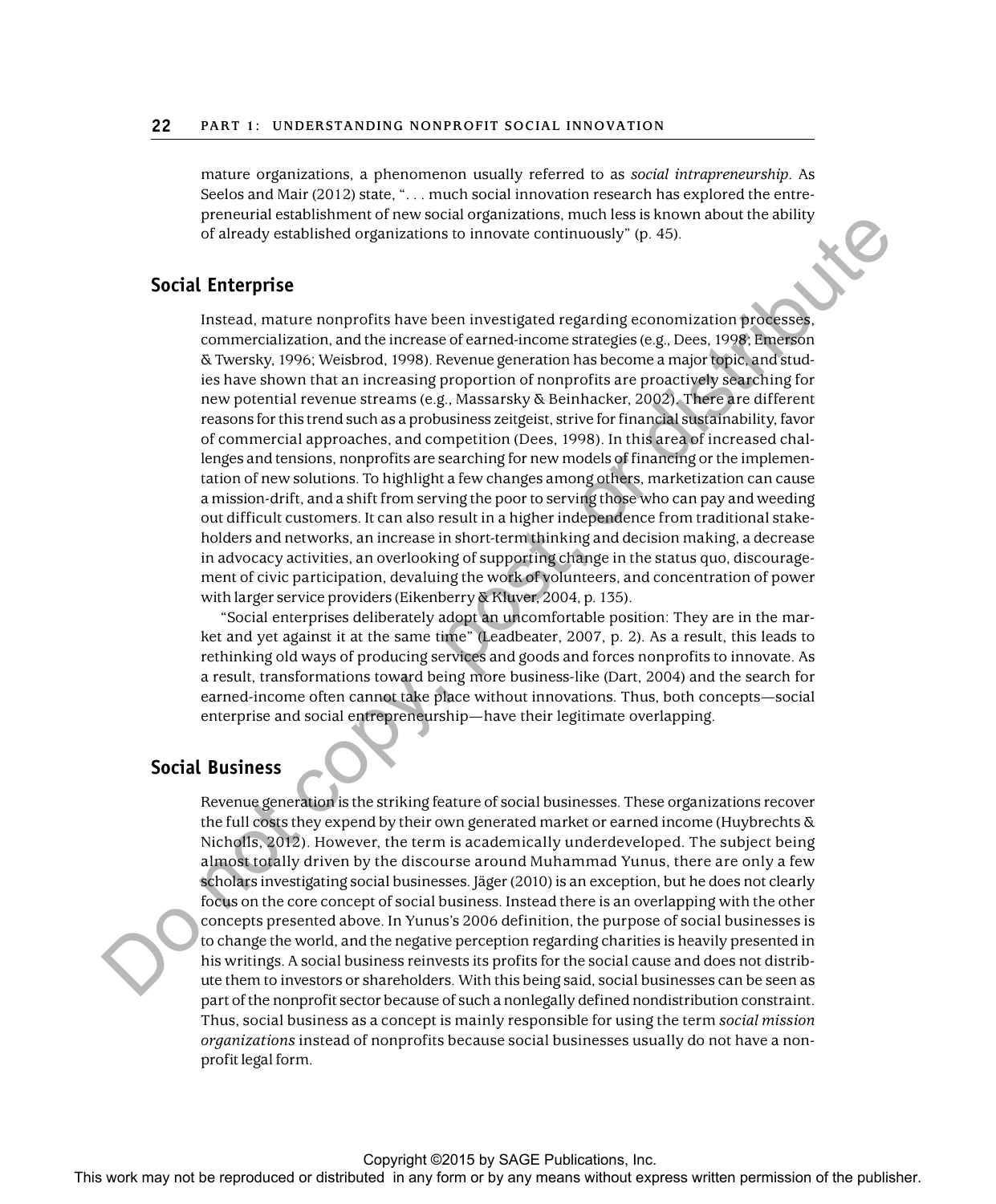Yunus (2010) defined *social businesses* by the following principles: (1) having a social mission that supersedes profit maximization, (2) being financially and economically sustainable, (3) paying back investments of investors without paying dividends, (4) using profits for expansion and improvement according to the social mission, (5) being environmentally conscious, (6) paying its workforce according to market wages but with better working conditions, and (7) doing it with joy (p. 3). What is not listed here is the participatory nature that is also central to Yunus's conception of social business. Taking Grameen Bank as an example, the borrowers of microcredits become owners of the social business and thus have a say.

#### **Democratic Enterprise**

One more topic must be added to the three social mission organizations already discussed. Defourny and Nyssens (2012) from the EMES network $^4$  constructed an ideal type of social enterprise covering nine indicators structured under three subsets, namely economic, social, and participatory governance. The economic subset consists of the indicators (1) continuous production, (2) some paid work, and (3) an economic risk. The social subset includes (4) an explicit social aim; (5) limited profit distribution, reflecting the primacy of social aim; and (6) an initiative launched by a group of citizens or a third sector organization(s). Finally, the participatory governance subset is covered by (7) a high degree of autonomy; (8) a participatory nature, which involves various parties affected by the activity; and (9) a decision-making power not based on capital ownership.

While some authors are critical of a blend of market forces and democratic participation (e.g., Edwards, 2008; Eikenberry, 2009), Defourny and Nyssens particularly recommend this blend. Empirically, a boom of organizations showing these features has been found at least in Europe (Borzaga & Defourny, 2004). The stakeholder inclusion can also be understood as a way to protect the social mission of an organization despite it being prone to market forces. Indeed, "[t]he degree to which a venture prioritizes the needs of stakeholders, the involvement and engagement of stakeholders in a venture, and the proactiveness with which it emphasizes value creation to stakeholders will move the venture toward a greater social mission" (Neck et al., 2009, p. 17). This democratic governance perspective therefore is a branch of its own and deserves specific attention in the context of social mission organizations. For this research perspective, this author suggests the term *democratic enterprise* to distinguish this form in the context of social enterprise research and to stress the main feature this body of research focuses on. Sometimes the reproduced or the reproduced or distributed in any form or by a mean state or the reproduced or the publisher or the publisher or the publisher or the publisher. The publisher of the publisher or distributed

### **An Integrative Perspective on Social Mission Organizations**

The four different concepts presented—social entrepreneurship, social enterprise, social business, and democratic enterprise—cover the range of organizations that can be labeled social mission organizations. Central to all these concepts is the creation of social value

<sup>4</sup> "EMES is a research network of established university research centres and individual researchers whose goal has been so far to gradually build up a European corpus of theoretical and empirical knowledge, pluralistic in disciplines and methodologies, around our 'SE' concepts: social enterprise, social entrepreneurship, social economy and solidarity economy" (http://www.emes.net).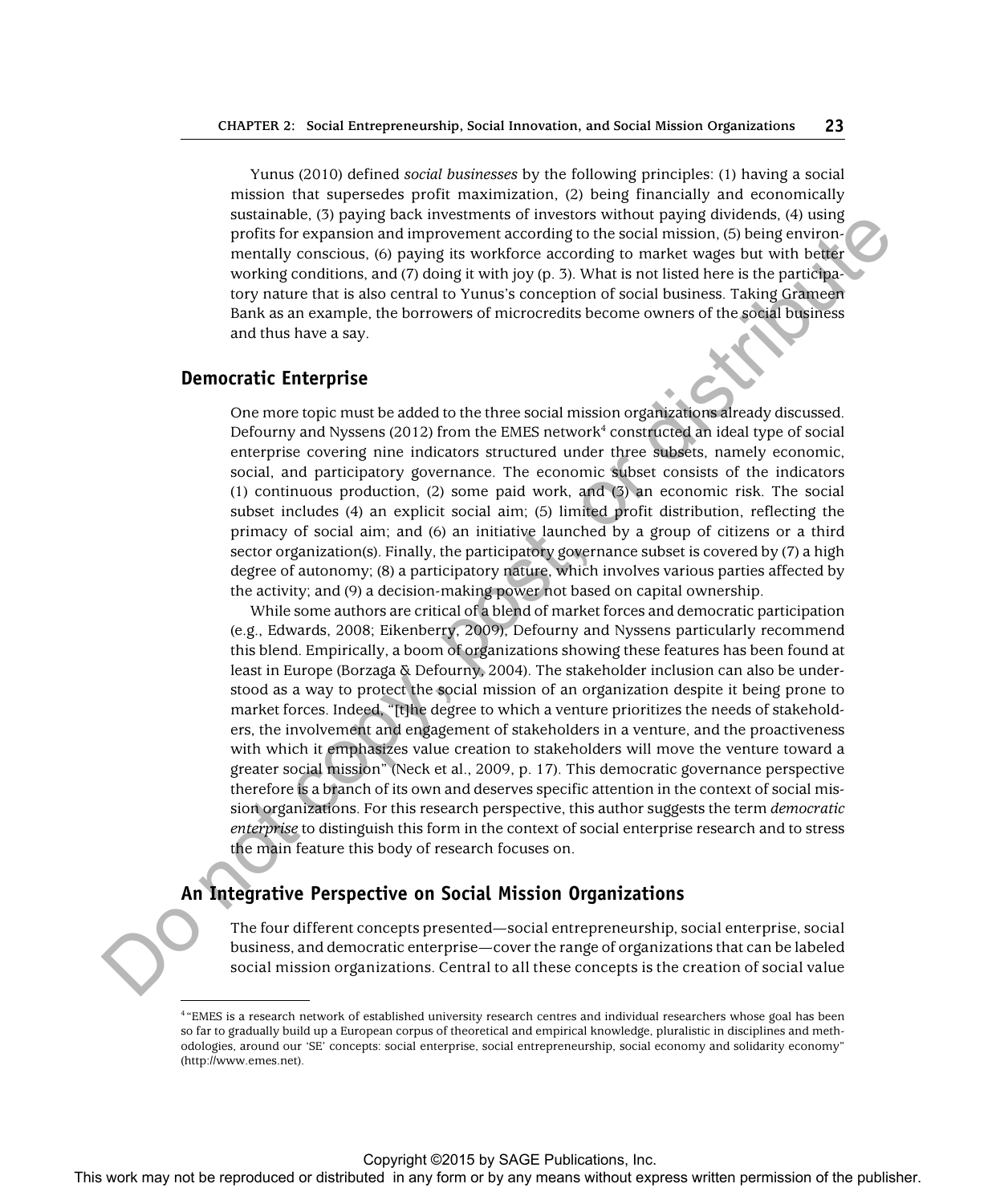

(e.g., Bacq & Janssen, 2011; Mair & Martí, 2006) or the addressing of a social need or problem (e.g., Dacin et al., 2011; Mort, Weerawardena, & Carnegie, 2003). This implies that the profit motive is secondary to the social mission and that potential profits are to be reinvested in the social cause the organization is addressing. When discussing the different concepts, it became apparent that the demarcation lines between them are— conceptually and empirically—all but clear (Chell, Nicolopoulou, & Karatas-Özkan, 2010; also Defourny & Nyssens, 2010). For instance, often enough organizations show an increase in revenue generation on the one hand and are innovative on the other hand at the same time. Is such an organization social enterprise or social entrepreneurial? This author suggests that these questions do not really help from a research perspective and add to the conceptual confusion. Instead it would be more fruitful to use the key feature of the concepts—participation, commercialization, trade for social purposes, and innovation—as different research perspectives and assume that these overlap heavily on an empirical level. Figure 2.1 shows the overlapping zones between the concepts introduced above. These overlapping zones indicate empirical cases with a mixture of the key features mapped to the concepts.

From an empirical perspective there are 13 possible cases, which are explicated in Table 2.3. The overlapping zones in Figure 2.1 are different in their size, but that does not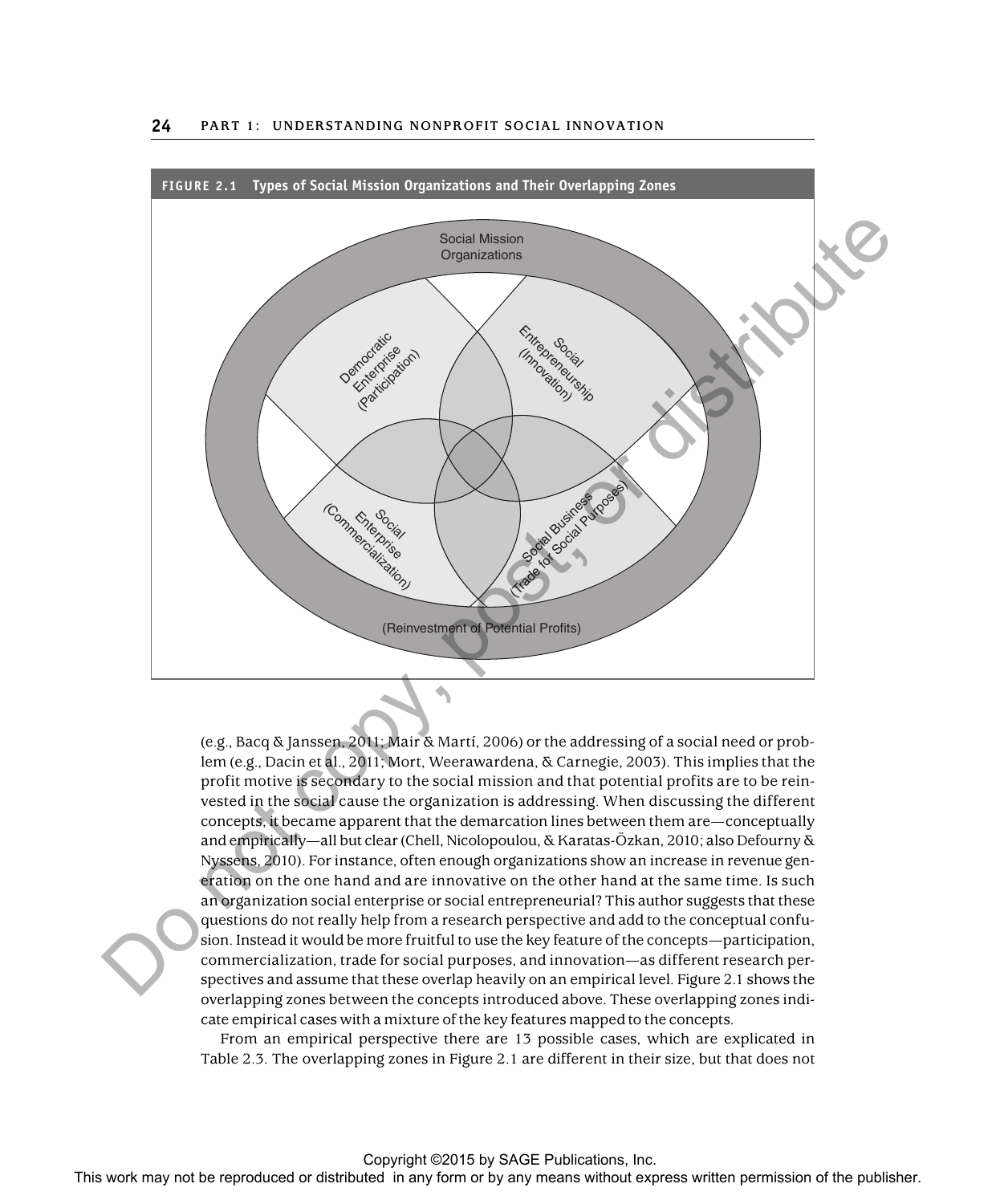|                 | <b>Democratic</b><br>Participation | Innovation                                                    | Commercialization                                                                                                                                                                                                                                                                                                                                                                                                                                                                                                                                                                                                                                                                                                                                               | <b>Trade for Social</b><br><b>Purposes</b> |
|-----------------|------------------------------------|---------------------------------------------------------------|-----------------------------------------------------------------------------------------------------------------------------------------------------------------------------------------------------------------------------------------------------------------------------------------------------------------------------------------------------------------------------------------------------------------------------------------------------------------------------------------------------------------------------------------------------------------------------------------------------------------------------------------------------------------------------------------------------------------------------------------------------------------|--------------------------------------------|
| Organization 1  | YES                                |                                                               |                                                                                                                                                                                                                                                                                                                                                                                                                                                                                                                                                                                                                                                                                                                                                                 |                                            |
| Organization 2  | YES                                | YES                                                           |                                                                                                                                                                                                                                                                                                                                                                                                                                                                                                                                                                                                                                                                                                                                                                 |                                            |
| Organization 3  | YES                                | <b>YES</b>                                                    | YES                                                                                                                                                                                                                                                                                                                                                                                                                                                                                                                                                                                                                                                                                                                                                             |                                            |
| Organization 4  | YES                                | <b>YES</b>                                                    |                                                                                                                                                                                                                                                                                                                                                                                                                                                                                                                                                                                                                                                                                                                                                                 | YES.                                       |
| Organization 5  | <b>YES</b>                         |                                                               | YES                                                                                                                                                                                                                                                                                                                                                                                                                                                                                                                                                                                                                                                                                                                                                             | YES                                        |
| Organization 6  | <b>YES</b>                         |                                                               |                                                                                                                                                                                                                                                                                                                                                                                                                                                                                                                                                                                                                                                                                                                                                                 | YES                                        |
| Organization 7  |                                    | YES                                                           |                                                                                                                                                                                                                                                                                                                                                                                                                                                                                                                                                                                                                                                                                                                                                                 |                                            |
| Organization 8  |                                    | YES                                                           | <b>YES</b>                                                                                                                                                                                                                                                                                                                                                                                                                                                                                                                                                                                                                                                                                                                                                      |                                            |
| Organization 9  |                                    | <b>YES</b>                                                    | <b>YES</b>                                                                                                                                                                                                                                                                                                                                                                                                                                                                                                                                                                                                                                                                                                                                                      | YES                                        |
| Organization 10 |                                    |                                                               | YES                                                                                                                                                                                                                                                                                                                                                                                                                                                                                                                                                                                                                                                                                                                                                             |                                            |
| Organization 11 |                                    |                                                               | <b>YES</b>                                                                                                                                                                                                                                                                                                                                                                                                                                                                                                                                                                                                                                                                                                                                                      | YES                                        |
| Organization 12 |                                    |                                                               |                                                                                                                                                                                                                                                                                                                                                                                                                                                                                                                                                                                                                                                                                                                                                                 | YES                                        |
|                 |                                    |                                                               |                                                                                                                                                                                                                                                                                                                                                                                                                                                                                                                                                                                                                                                                                                                                                                 |                                            |
| Organization 13 | <b>YES</b>                         | <b>YES</b><br>reveal possible reasons for these combinations. | <b>YES</b><br>indicate that empirically these cases occur in such proportions. It remains a question for<br>future research which combinations of key features can be detected most often and to<br>Although the term social mission is primary for all social mission organizations, there<br>is no systematic debate about how to distinguish social causes from nonsocial causes in                                                                                                                                                                                                                                                                                                                                                                          | <b>YES</b>                                 |
|                 |                                    |                                                               | relation to social mission organizations, or more precisely, social problems from nonsocial<br>problems. This question is important because it is the ultimate distinction between social<br>mission organizations and commercial organizations. Some scholars state that the social<br>problems are often complex or wicked problems (e.g., Bornstein, 2004; Waddock & Post,<br>1991), which makes it necessary to take a long-term perspective, form networks, and include<br>multiple stakeholders. Social innovations—the concept introduced next—address social<br>problems and thus need to consider their complex circumstances. Maybe we can get a better<br>understanding of what social problems are by analyzing the discourse on social innovation. |                                            |

# **WHAT IS SOCIAL ABOUT SOCIAL INNOVATION?**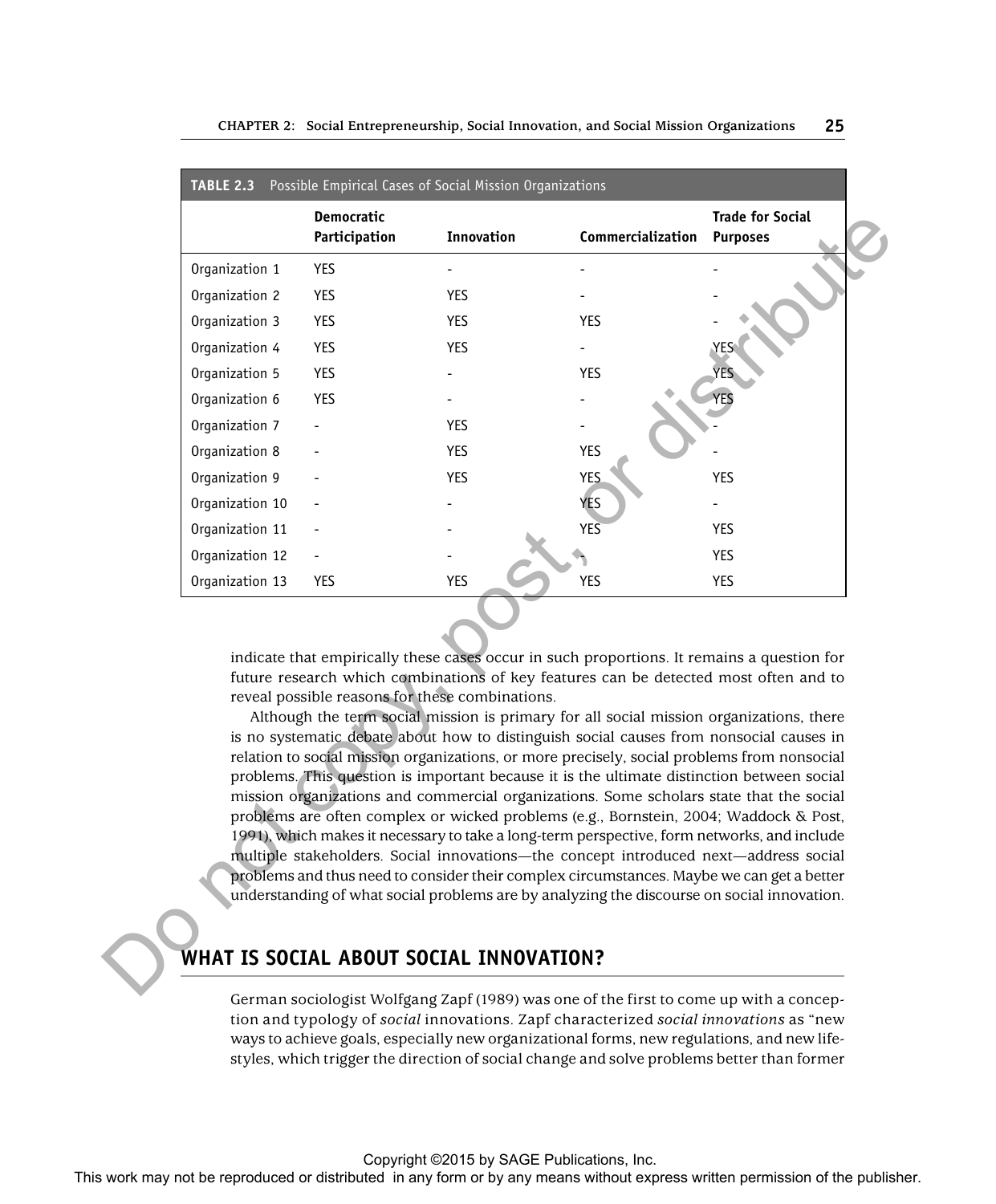practices; therefore these practices are worthy to be imitated and institutionalized" (p. 177, own translation).

To define social innovation as a distinct field of practice and research, the addition of "social" needs to be qualified. A well-known, recent definition by BEPA (2011) stresses that social innovations are social both in their means and their ends. This point of departure corresponds to the distinction made by Nicholls and Murdoch (2012) that social innovation can be perceived separately as a social process or social outcome. But some other definitions define the social part of social innovation only by inputs (Mulgan, 2006; Mulgan, Tucker, Ali, & Sanders, 2007). Thus, this author arranges the discussion of social innovation according to input, means or process, output, and outcome-driven definitions. What is more, this author contends that a strong social innovation needs to be social in all these respects. This discussion then is followed by a clarification of different understandings of the social innovation process, which is related to the input, means, and output understanding and an important step toward linking social innovation discourse with social mission organizations.

### **Inputs of Social Innovation**

Only a few definitions of social innovation focus solely on inputs such as motivations or desires. For these authors, social innovations are "innovative activities and services that are motivated by the goal of meeting a social need and that are predominantly developed and diffused through organizations whose primary purposes are social" (Mulgan, 2006, p. 46; Mulgan et al., 2007, p. 8). This motivation arises due to being confronted with groups of people who are excluded from the market system. These situations evoke the "desire to meet social needs which can be neglected by traditional forms of private market provision and which have often been poorly served or unresolved by services organized by the state" (Harris & Albury, 2009, p. 16).

The input definitions provoke two responses. First, they often link to organizations or activities of the nonprofit sector because a motivation or desire to resolve a social issue reflects a social mission, which is the core of nonprofit organizations as well as social mission organizations. Second, these definitions hint at the main difference between social innovation and social change, which is intentionality (Kesselring & Leitner, 2008). Implementing social innovation consists of "planned and coordinated actions" (Greenhalgh, Glen, Macfarlane, Bate, & Kyriakidou, 2004, p. 582) toward societal problems. In contrast, *social change* is defined as a more unplanned and uncoordinated process that might occur as a reaction to social innovations. More interesting, social change can also be a trigger for further social innovation. This might also be due to two reasons. First, social innovations are often investigated on a micro or individual level of analysis (i.e., analyzing the implementation of a specific innovation and its further diffusion), whereas social change is investigated on a macro level of analysis (i.e., analyzing changes and trends within society). Second, social innovation from a practitioner point of view is heavily linked to new products and services (material view), whereas social change deals with changes in values, norms, and attitudes (immaterial view). This author calls into question whether the materialistic view is helpful and covers all forms of social innovations. For instance, new forms of democratic participation would not qualify as social innovations in a materialistic sense because they are neither products nor services. The process view on social innovation is intertwined with this issue. The continuous constrained or any form or distributed or distributed in any form or by any form or by any form or by any form or by any form or by any form or by any means with  $\alpha$  distribution or  $\alpha$  means with the pub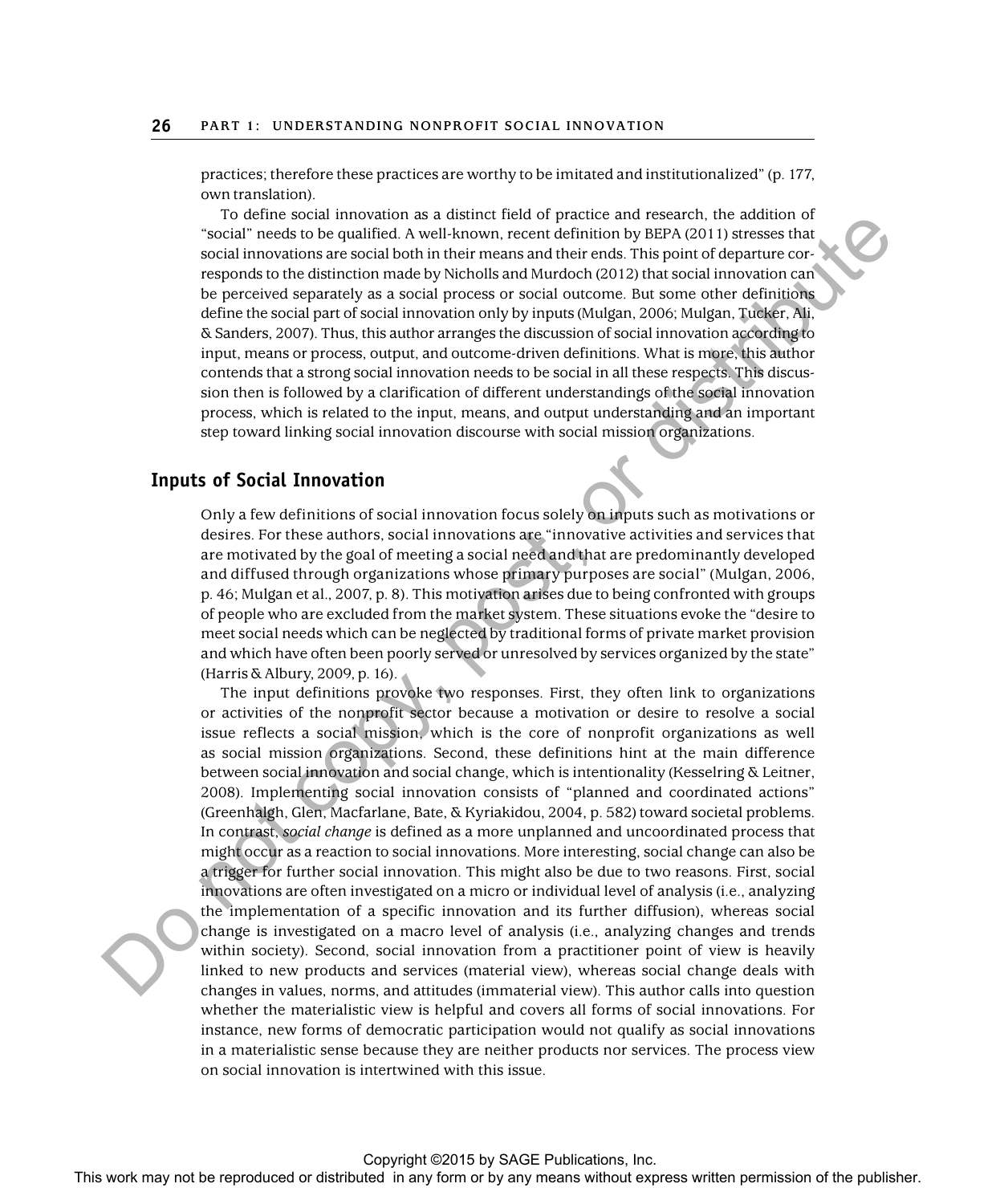#### **Means and Processes of Social Innovation**

In his recent book on innovation, Steven Johnson (2010) stressed the importance of knowledge exchange and networks and that good ideas most often arise from circumstances in which there are no commercial interests prior to the innovation. These notions have to be underlined in the context of social innovations. *Social processes* refer to collaboration, the application of open source methodologies, and the reciprocal use of networks. Furthermore, social processes have to do with not producing any negative externalities during the process of solving a social problem (e.g., bad working conditions for nurses in a home for the aged or pollution from new products). Mulgan (2012) stated that social innovations require various actors to work together, such as social entrepreneurs, social movements, governments, foundations, and others. These various actors support each other collaboratively in processes "of collective idea generation, selection and implementation" (Dawson & Daniel, 2010, p. 16). Thus, governance issues gain importance in this perspective on social innovation. represented or the computer may not be reproduced or distributed in the form or business. The reproduced or the matterns in any form or business are the column or business with the computer or business with the computer o

# **Outputs of Social Innovation**

Some authors stress the output dimension because input definitions of social innovations often lack a convincing approach to measure motivations and desires toward social outcomes or outputs. This is interesting insofar as there is a massive body of research on motivation in psychology. However, there has been no link made between motivational research in psychology and social innovation input definitions. A very prominent definition in the field of output-focused definitions comes from Phills, Deiglmeier, and Miller (2008). For them, a social innovation is "a novel solution to a social problem that is more effective, efficient, sustainable, or just than existing solutions and for which the value created accrues primarily to society as a whole rather than private individuals. A social innovation can be a product, production process, or technology (much like innovation in general), but it can also be a principle, an idea, a piece of legislation, a social movement, an intervention, or some combination of them" (Phills et al., 2008, p. 39).

This definition obviously builds on the innovation types introduced by Schumpeter (see the paragraph on social entrepreneurship) and adds four social qualifiers (efficient, effective, sustainable, just), which can also be found in other definitions (e.g., Salamon, Geller, & Mengel, 2010). Also it differentiates between products, principles, and social movements as types of social innovations. This approach opens the field of social innovation without narrowing it down to products and services alone. But for future research it seems useful to clarify whether these different types of social innovation relate to each other in a logical or chronological way.

# **Outcomes or Impacts of Social Innovation**

Proponents of defining social innovations by outcomes or impacts are Eduardo Pol and Simon Ville. They stated that a criterion of social innovation is its "potential to improve either the quality or the quantity of life" (Pol & Ville, 2009, p. 881). Furthermore, they distinguish between micro and macro quality of life improvements. The former are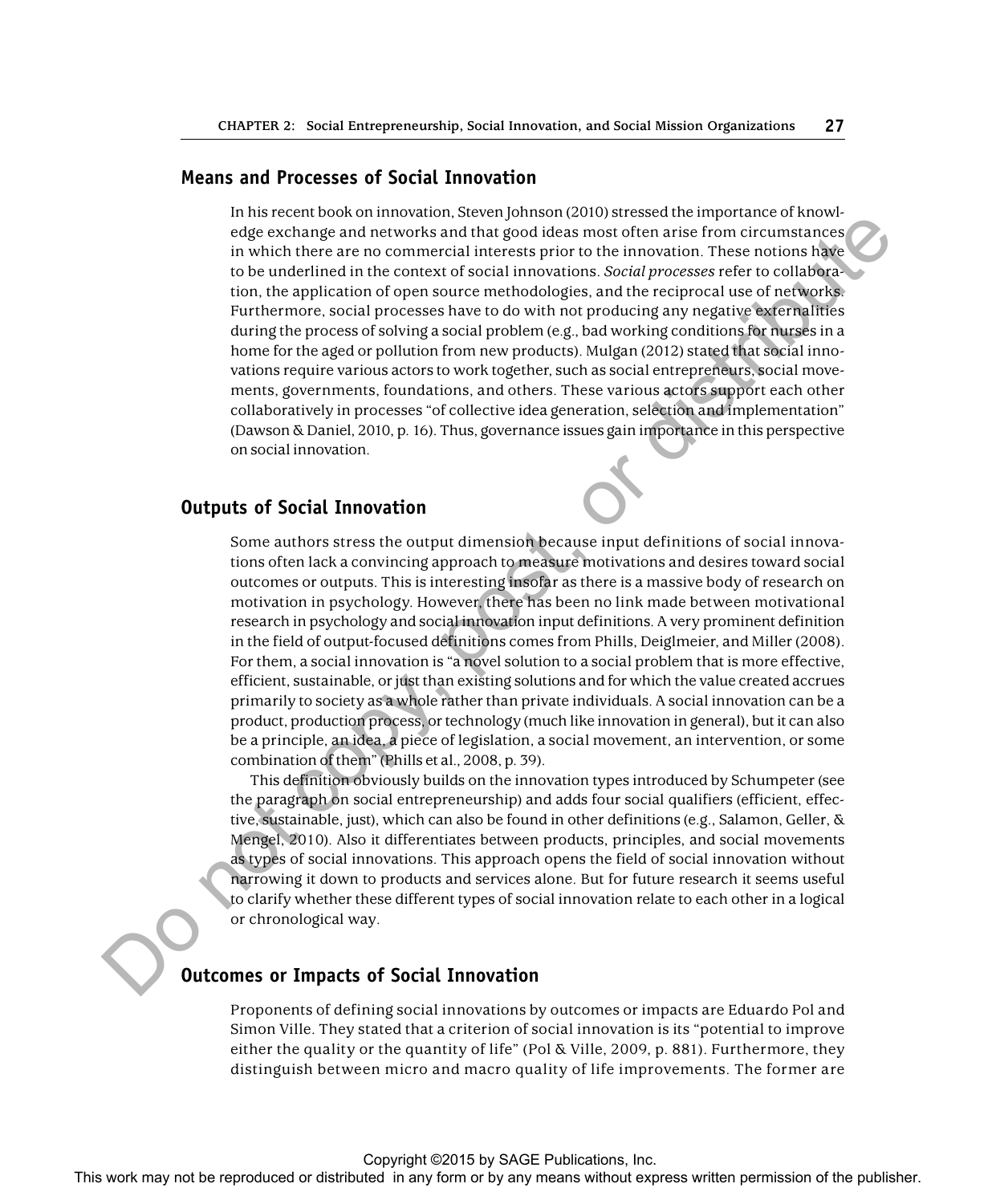quality of life improvements regarding particular individuals determined by personal characteristics and the set of valued options, whereas the latter are characterized by valued options a group of individuals can select from such as material well-being, education, job security, political freedom, or health. With this definition we touch the territory of values.

Finally, we can conclude that none of the presented definitions comes without limitations. But these different definitions and discussions help clarify the term *social innovation.* This author argues that a good and strong social innovation needs to be social in all four respects: inputs, means, outputs, and outcomes. That does not mean that innovations that are just social in only one, two, or three of the features are not social innovations. Instead, these are weaker types of social innovation. To qualify inputs, means, outputs, and outcomes as *social*, a normative discourse is necessary to test and/or generate legitimacy. But this issue has rarely been touched in the recent literature.

#### **Legitimacy and Phases of Social Innovation**

Social innovation is often presented as an inevitably positive thing. This thrust has to do with the promise that goes along with the definitions: Social innovation is laden with the burden of positive change and solving social issues in a more efficient, effective, sustainable, or just way. But where there is change, there are winners and losers, and often unintended consequences occur (Gillwald, 2000). In short, social innovation calls for evaluation to determine the positive effects that it claims. One could argue that those social innovations will gain legitimacy if they match with the values of at least a group of people who are affected and benefit through their introduction. Along with this, we can assume that—from a pluralistic point of view—each innovation and social change will cause negative effects for some group of people, while others may achieve an advantage (Kesselring & Leitner, 2008; Lindhult, 2008). Valid to give the reproduced or the reproduced or the representation worked in any form or by any means without the representation or by any means without the respect of the publisher or the publisher. This we can conside

Gillwald (2000) distinguished five different benefit dimensions of social innovations: economic (efficiency), social (integrative), political (capability of action), cultural (satisfaction of higher needs), or ecological (protection of environmental goods) (p. 15). But this categorization again does not leave out the dilemma of setting priorities between different dimensions. Mulgan (2012) reformulated this dilemma as a positive consequence: "[W]hat counts as good, or a socially recognized need, is constantly contested, and this very contest provides some of the dynamic energy that drives the field" (p. 36).

As mentioned above, some authors link social innovation primarily to changes in attitudes, norms, perceptions, or behaviors (e.g., Neumeier, 2012). These changes can be discussed as preconditions of social innovation implementation. However, they can also represent diffusion. They serve as a necessary condition for acceptance and legitimacy of the social innovation. But also it can be the case that the social innovation itself may change people's attitudes, norms, and behavior. In their broader approach, Nicholls and Murdoch (2012) distinguished between three levels of social innovation: incremental (products and services that address market failures), institutional (reconfiguration of existing market structures and patterns), and disruptive (change of cognitive frames via politics and/or social movements).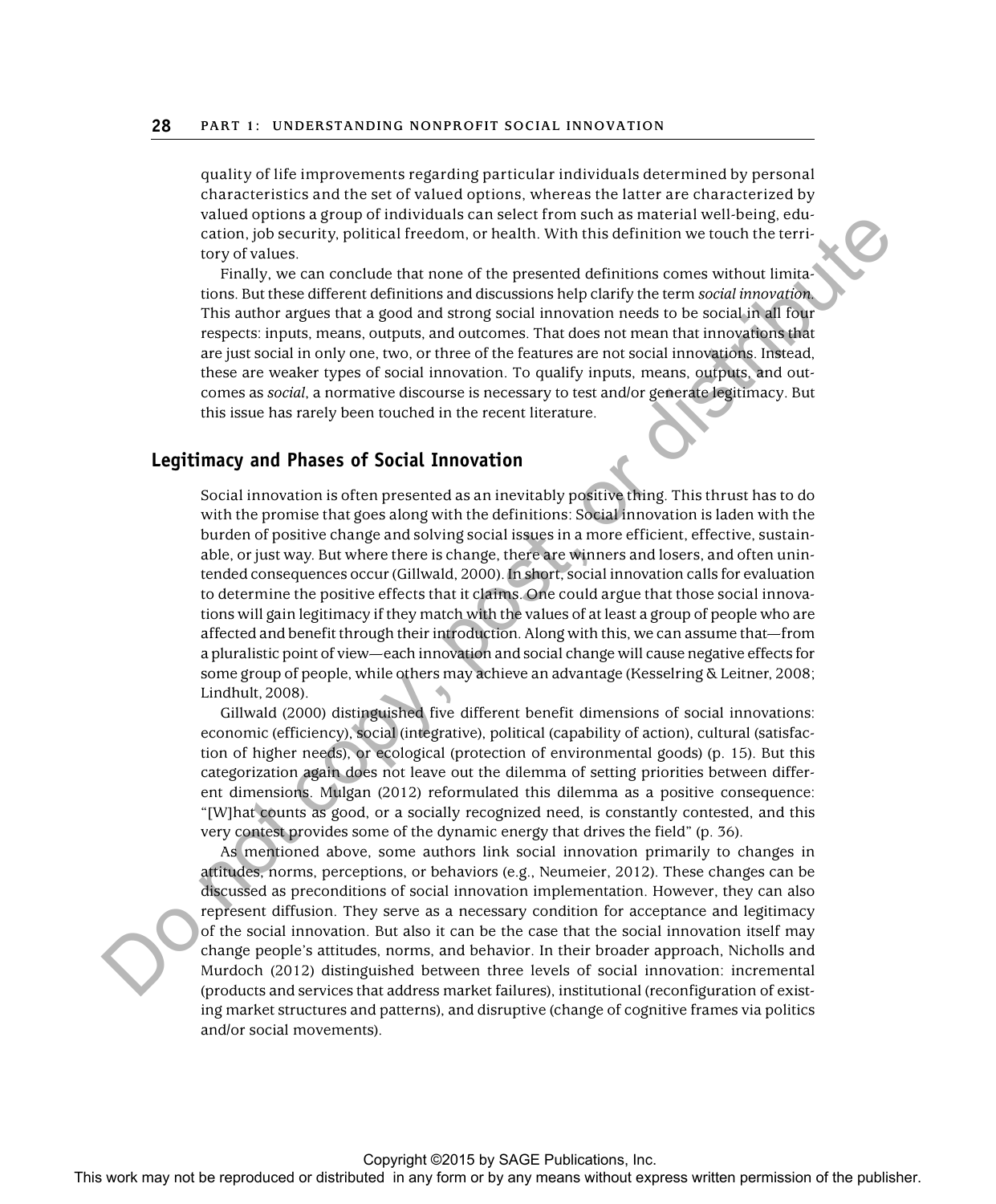Also, Mulgan et al. (2007) hinted to the importance of social movements that strive for larger social change. As a result, social movements may cause innovations in organizations and/or products and services and finally change lifestyles. Then the social innovation has to be accepted and adopted by the relevant groups (Kesselring & Leitner, 2008, p.10). In other words, social innovation does not come without a change in norms, habits, and attitudes (Gillwald, 2000; Seelos & Mair, 2012). These more soft changes are social innovations in their own right. What is more, these social innovations help accelerate the development and implementation of new services and products accordingly. For instance, one good example in this context is the proliferation of fair trade.

This discussion leads to the fact that social innovation does not occur at one specific point in time. It is better understood as a process. Compared to conventional process understandings in business or technical innovation, which distinguish between invention, implementation, and diffusion (Schumpeter, 1912), it should be clear now that for social innovation one phase is prior where social problems and social needs are articulated and discussed within society to generate legitimacy. Articulating social needs and social problems (e.g., through social movements or nongovernmental organizations) is a necessary ingredient for organizations to become active regarding new products and services. Thus, this author suggests a differentiation between four phases: claims, invention, implementation, and diffusion. The invention phase covers proposals as well as the generation of prototypes and pilots. Some authors (Murray, Caulier-Grice, & Mulgan, 2010) also add systemic change as a phase, but not every social innovation leads to broad systemic changes, and thus this author suggests to remove this phase. Figure 2.2 presents different approaches to phases of innovation and social innovation in their chronological order.

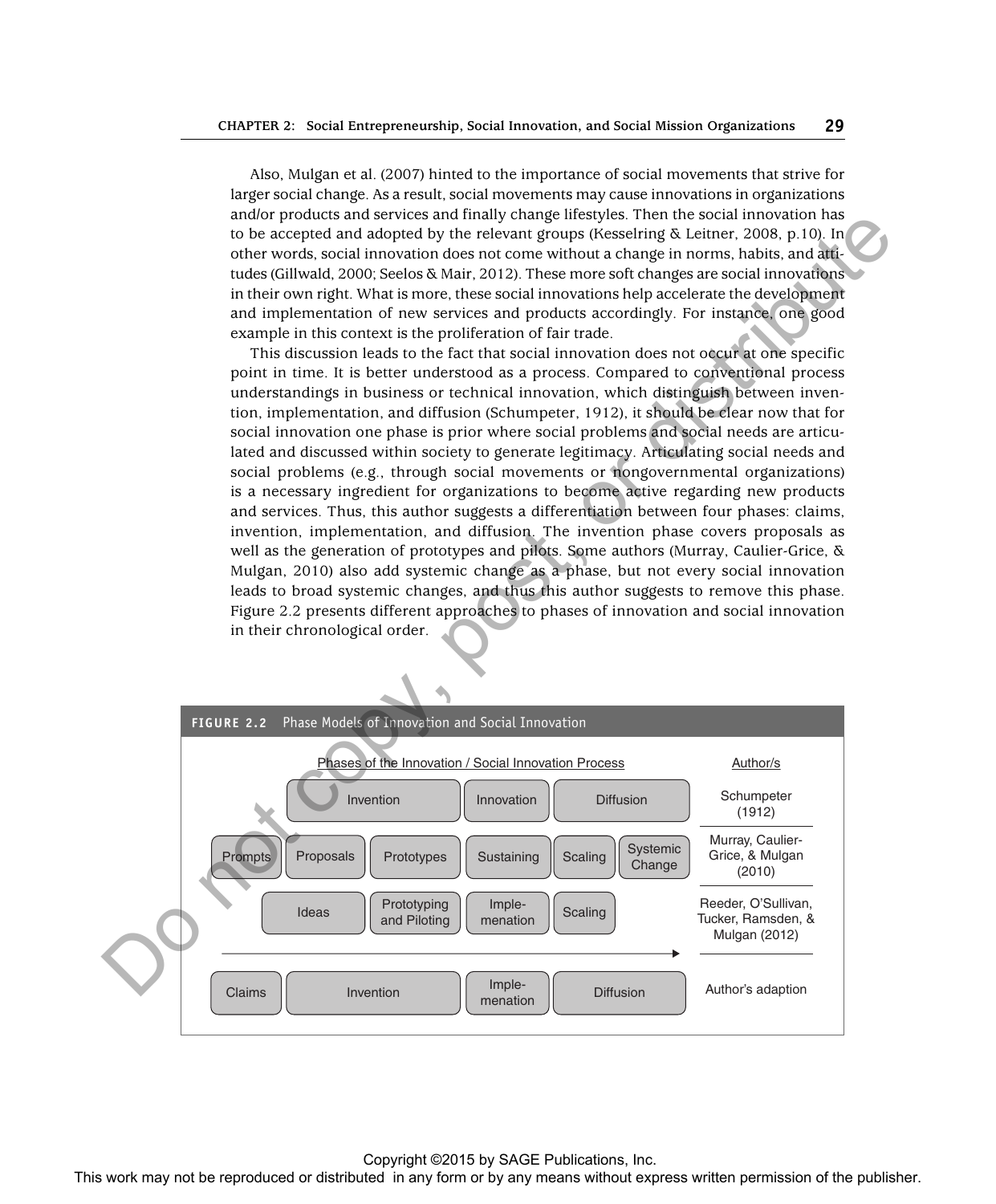#### **Differentiating Technical, Business, and Social Innovation**

The social part of social innovation has been clarified so far. This author suggested a differentiation between four different types of definitions of social innovation according to their emphasis on inputs, means or processes, outputs, and outcomes. With this differentiation at hand, it is possible to compare social innovations empirically by their degrees of social innovativeness. Those social innovations that are social in inputs, means, outputs, and outcomes can be described as strong social innovations, whereas those social innovations that have only one, two, or three of the criteria classified as social can be perceived as weak social innovations.

Another way to describe degrees of social innovativeness lies in their comparison to technical and business innovations. "Business innovations are described as motivated by profit maximization and diffused through organizations that are primarily motivated by profit maximization" (Mulgan, 2006, p. 146). Often enough, business innovations are linked to technical innovations. "The substantive distinction between social and technical innovations can be found in their immaterial intangible structure. The innovation does not occur in the medium of technical artefact but at the level of social practice" (Howaldt & Schwarz, 2010, p. 26). Brooks (1982), for example, distinguished between pure technical innovations (e.g., new materials), sociotechnical innovations (e.g., telecommunication), and social innovations. Here again we see mixed forms of innovations, as well as pure forms.

Pol and Ville (2009) distinguished between (a) pure social innovations, which are social innovations without any business innovation blend; (b) pure business innovations; and (c) bifocal innovations, which are both business innovations and social innovations. Pure social innovations are those that are not addressed by the market because they do not have the potential to generate profits. Thus, other forms of financing need to be found. Borzaga and Bodini (2012) added a differentiation to that scheme. Pure social innovations can occur in organizations that are financially sustainable (social business) or in organizations that need to be subsidized.

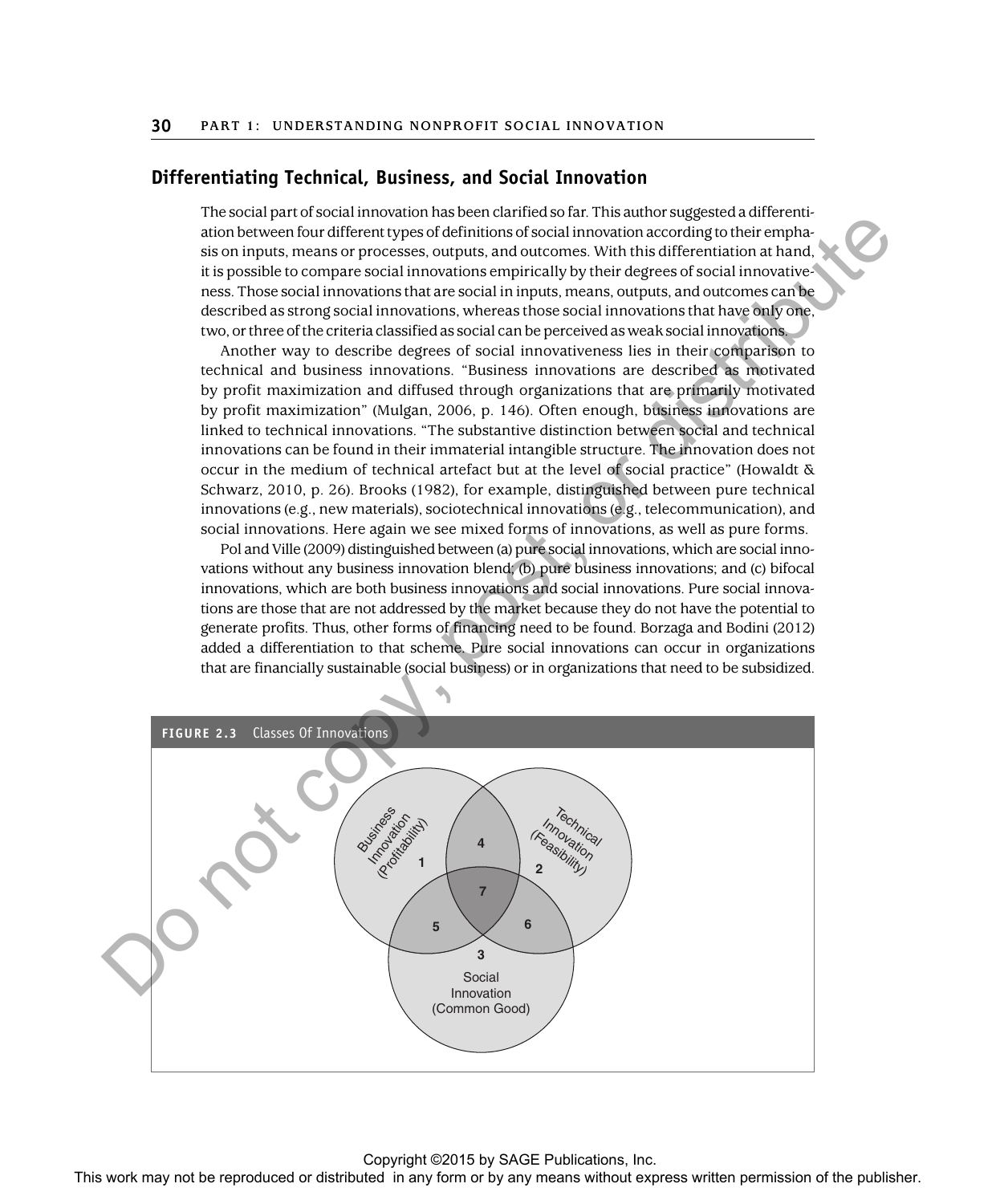It remains a question whether the former is a bifocal social innovation or a pure type because the financially sustainable organizations are prone to market volatilities and forces.

|   | of whether social innovations are also those innovations that show both benefits for society<br>and private, individual gains regarding profits. Without making a graduation between types<br>of social innovations, they explicitly exclude lifesaving drugs from being a social innovation<br>because of the private gains that go along with them (i.e., profits for pharmaceutical industries<br>and their shareholders). Other examples are loans or investments for the poor by which some<br>financial institutions gain tremendously (Froud, Johal, Montgomerie, & Williams, 2010).<br>As a result, combining technical, business, and social innovation results in a typol-<br>ogy of seven different types of innovations. Pure technical innovations are motivated by<br>feasibility. Pure business innovations are motivated by profit maximization. And pure<br>social innovations are motivated by contributing to the common good (may it be happiness,<br>quality or quantity of life, etc.). Then there are three bifocal types of innovations and finally<br>a trifocal type of innovation blending technical, business, and social innovation. Figure 2.3<br>illustrates this classification and Table 2.4 explains the different types and gives examples. |                                                                                                                                                                                                                                    |                                                                                           |  |
|---|--------------------------------------------------------------------------------------------------------------------------------------------------------------------------------------------------------------------------------------------------------------------------------------------------------------------------------------------------------------------------------------------------------------------------------------------------------------------------------------------------------------------------------------------------------------------------------------------------------------------------------------------------------------------------------------------------------------------------------------------------------------------------------------------------------------------------------------------------------------------------------------------------------------------------------------------------------------------------------------------------------------------------------------------------------------------------------------------------------------------------------------------------------------------------------------------------------------------------------------------------------------------------------|------------------------------------------------------------------------------------------------------------------------------------------------------------------------------------------------------------------------------------|-------------------------------------------------------------------------------------------|--|
|   | TABLE 2.4<br>No. Type                                                                                                                                                                                                                                                                                                                                                                                                                                                                                                                                                                                                                                                                                                                                                                                                                                                                                                                                                                                                                                                                                                                                                                                                                                                          | Types of Social Innovation and Their Empirical Correspondences<br>Explanation                                                                                                                                                      | <b>Example</b>                                                                            |  |
| 1 | Economic innovation                                                                                                                                                                                                                                                                                                                                                                                                                                                                                                                                                                                                                                                                                                                                                                                                                                                                                                                                                                                                                                                                                                                                                                                                                                                            | Pure profit maximization                                                                                                                                                                                                           | New advisory service,<br>new financial instrument                                         |  |
| 2 | Technical innovation                                                                                                                                                                                                                                                                                                                                                                                                                                                                                                                                                                                                                                                                                                                                                                                                                                                                                                                                                                                                                                                                                                                                                                                                                                                           | Pure feasibility                                                                                                                                                                                                                   | Particle accelerator                                                                      |  |
| 3 | Social innovation                                                                                                                                                                                                                                                                                                                                                                                                                                                                                                                                                                                                                                                                                                                                                                                                                                                                                                                                                                                                                                                                                                                                                                                                                                                              | Pure common good                                                                                                                                                                                                                   | Social insurance                                                                          |  |
|   | Economic-technical                                                                                                                                                                                                                                                                                                                                                                                                                                                                                                                                                                                                                                                                                                                                                                                                                                                                                                                                                                                                                                                                                                                                                                                                                                                             | Technical innovation often appears as Smartphone, washing machine, etc.<br>a means for profit maximization                                                                                                                         |                                                                                           |  |
| 4 | innovation                                                                                                                                                                                                                                                                                                                                                                                                                                                                                                                                                                                                                                                                                                                                                                                                                                                                                                                                                                                                                                                                                                                                                                                                                                                                     |                                                                                                                                                                                                                                    |                                                                                           |  |
| 5 | Social-economic<br>innovation                                                                                                                                                                                                                                                                                                                                                                                                                                                                                                                                                                                                                                                                                                                                                                                                                                                                                                                                                                                                                                                                                                                                                                                                                                                  | Economic innovation appears as a<br>means for social innovation, but this<br>priority can change over time                                                                                                                         | Microcredit, Fair Trade                                                                   |  |
| 6 | Social-technical<br>innovation                                                                                                                                                                                                                                                                                                                                                                                                                                                                                                                                                                                                                                                                                                                                                                                                                                                                                                                                                                                                                                                                                                                                                                                                                                                 | Technical innovation appears as a<br>means for social innovation                                                                                                                                                                   | Verbavoice (verbavoiceserver.de) <sup>5</sup> ;<br>wheelmap (wheelmap.org) <sup>6</sup>   |  |
|   | Social-technical-<br>economic innovation                                                                                                                                                                                                                                                                                                                                                                                                                                                                                                                                                                                                                                                                                                                                                                                                                                                                                                                                                                                                                                                                                                                                                                                                                                       | A blend of social, technical, and<br>economic components                                                                                                                                                                           | Lifesaving drugs that are sold at<br>high prices (not everyone can buy),<br>electric cars |  |
|   |                                                                                                                                                                                                                                                                                                                                                                                                                                                                                                                                                                                                                                                                                                                                                                                                                                                                                                                                                                                                                                                                                                                                                                                                                                                                                | <sup>5</sup> Verbavoice is developing software tools to enable deaf-mute people to communicate in everyday life situations, for<br>example by connecting deaf-mute people with an interpreter via a smartphone in the post office. |                                                                                           |  |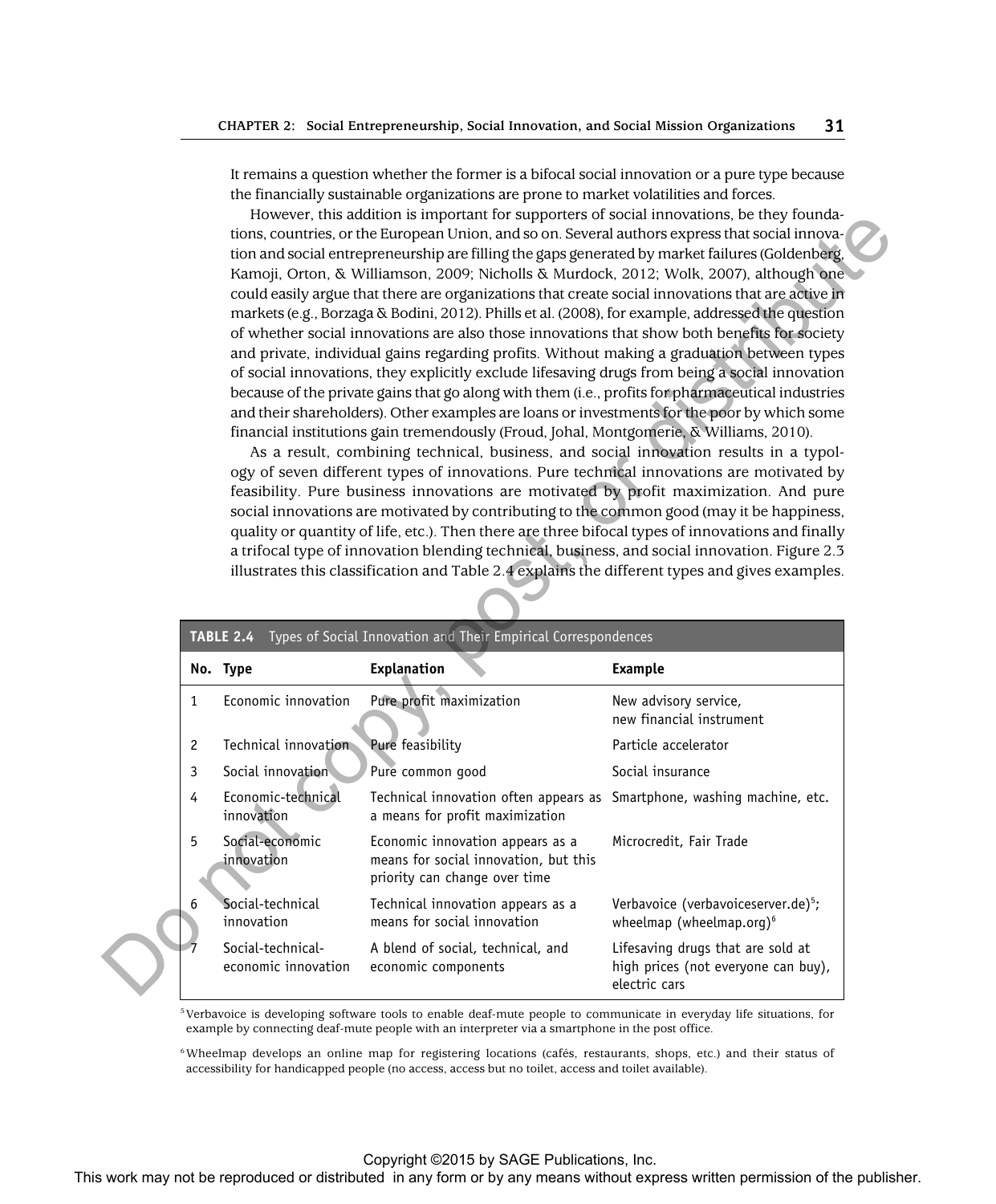# **THE ROLE OF NONPROFITS IN THE SOCIAL INNOVATION PROCESS**

Having said earlier that innovation is an integral part of the concept of social entrepreneurship, and also that the social enterprise and social business concepts have their traces of innovativeness, there is an ongoing discourse on which organizational types or sectors are best suited for bringing up social innovations. In 1987, Peter Drucker stated that the innovativeness of the public sector is outdated. They had their great times with, for instance, the implementation of social insurances; but today it is for business and the nonprofit (or third) sector to come up with solutions for the social problems of our times. Some others argue that the business sector is the primary source of social innovation. This perception is prevalent among some scholars in the social entrepreneurship field, but even more prominent in the concept of Creating Shared Value (CSV) (Porter & Kramer, 2011).

One might argue that the nonprofit sector is very well-suited to bring about social innovation. Arguing for this option, this author sees five promising points of departure:

1. Failure Theory: Early work in the field of nonprofits was concerned with the emergence of the sector, as the organizational discussions were focused on the dichotomy between state and market. Thus, they needed to argue that another, a third sector, is also detectable within society. Two main pillars of early argumentation can be distinguished here. First, market failure theorists argue that market asymmetries exist (i.e., when customers are unable to accurately calculate the price or are unable to pay for the product or service) (Titmus, 1973). In these kinds of situations, nonprofits have an advantage because of their trustworthiness (Hansmann, 1980, 1987). Second, government failure theorists argue that the state is unable to provide all citizens with public goods to their satisfaction. Weisbrod (1975) explained the existence of nonprofits by demand heterogeneity and the median voter. Nonprofit organizations emerge to fulfill these unmet demands. According to these failure theories, nonprofits are those types of organizations that provide people with important goods and services that neither private organizations nor the state are able to provide, such as special nursery services or community building. In many cases these goods and services address social needs in a very basic sense. Therefore, a promising link between nonprofits and social innovations lies in these early theories. Howing and detection or by the restriction of the restriction or by any form or by any form or by any form or by any form or by any form or by any form or by any form or by any form or by any form or by any form or by any

2. Social Mission: Related to failure theory, another interesting point of departure for theorizing the link between nonprofits and social innovation is the argument that because of their very social mission, nonprofits are fundamentally well-suited to bring about social innovation. It is their social motivation character and their orientation toward social outcomes that makes them address social problems and social needs in a better way than organizations of other sectors (Dees, 1998).

3. Governance Structure: When differentiating organizations matched to different sectors, it has often been pointed out that nonprofits are characterized by democratic governance structures, participation possibilities, and stakeholder governance approaches, whereas for-profits are more likely governed according to a stewardship model in a hierarchical way (e.g., Enjolras, 2009; Stone & Ostrower, 2007). In regard to bringing forth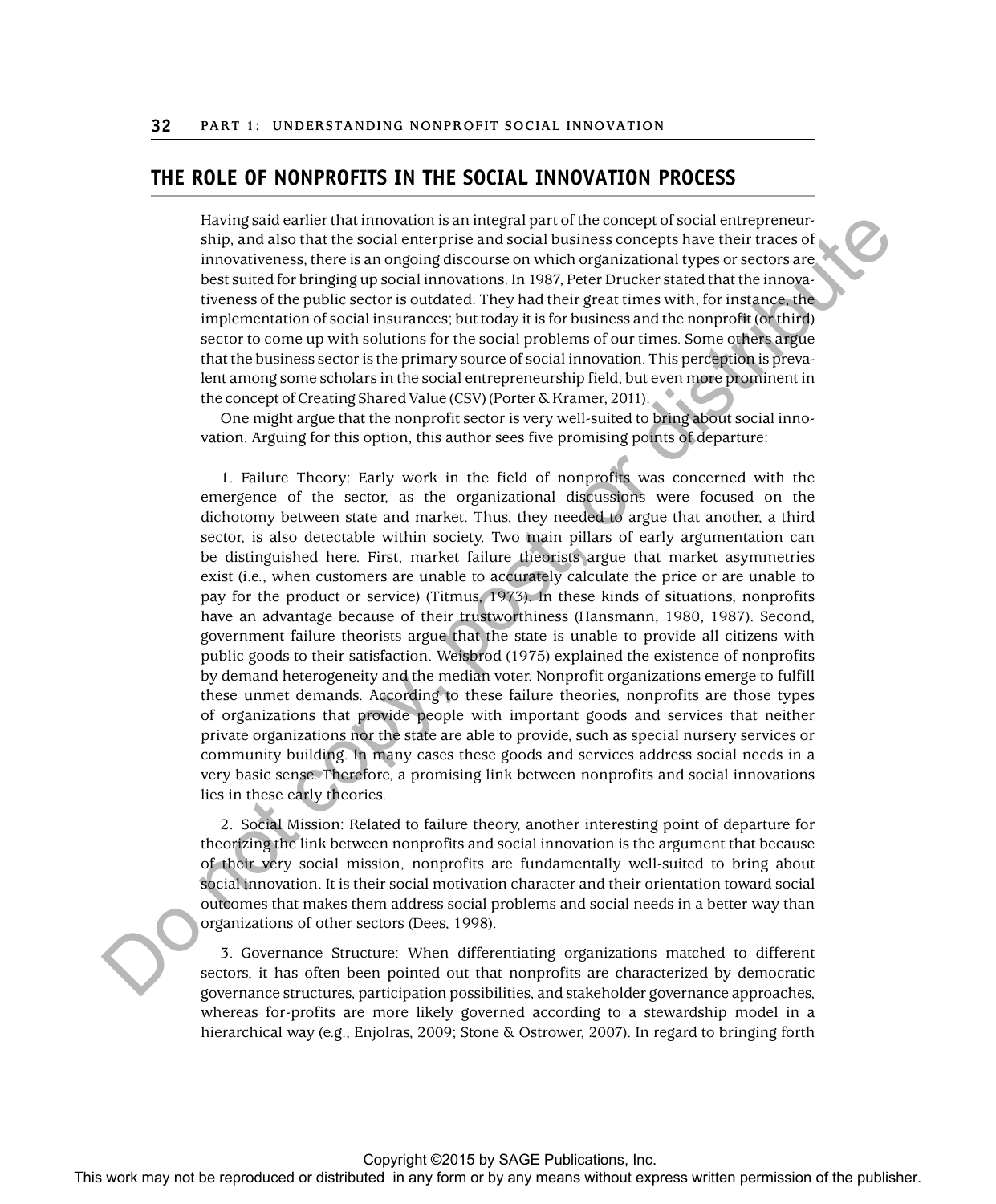social innovations, democratic governance structures can be an important feature; under these conditions, they seem more likely to produce solutions that address social needs more effectively due to the inclusion of the groups affected. They also reduce externalities to a maximum extent.

4. Recombination of Resources: Deriving from Schumpeter's work, social innovation is often referred to as the *recombination of resources*. More precisely, the recombination of resources from different sectors has been identified as most suited for powerful social innovations. This recombination becomes powerful in combination with the understanding of the third or nonprofit sector as an intermediate zone. For example, Adalbert Evers (2005) argued that nonprofits are acting in an intermediate zone between different sectors because they embrace resources and rationales from the three other sectors (state, economy, and community/families). Thus, organizations of this intermediate zone (nonprofits and also the hybrid types characterized above) are best suited for the recombination of different resources, which can result in social innovation (see also Goldstein, Hazy, & Silberstrang, 2010; Leadbeater, 2007).

5. Functional Roles: Another old reference point in nonprofit literature is the functional role model of voluntary organizations by Kramer (1981). He distinguished between four different roles of voluntary organizations, which are the service provider role, vanguard role, value guardian role, and advocacy role. Later, other scholars argued that these roles can also be applied to other nonprofit organizations (Anheier, 2005). Furthermore, others added roles to this initial scheme later, such as community building, expressive leadership, or social entrepreneurship (Neumayer et al., 2007; Salamon, Hems, & Chinnock, 2000). Starting from a social innovation process understanding, it might be interesting to reveal whether the functional roles that make nonprofit organizations unique are necessary for or within the social innovation process.

In the following section, this author elaborates on the fifth way to link social innovation with nonprofit organizations using the classical reference to the functional role understanding of nonprofit organizations by Kramer (1981). Primarily focusing on voluntary organizations as types of nonprofits, he distinguishes four different functional roles these organizations can incorporate. First, the *service provider role* describes organizations that deliver important collective—often specialized—goods and services for heterogeneous demands. These services are usually provided neither by business nor by government and can complement other offerings or differ in their quality. Second, nonprofits can perform a *vanguard role*, in which they develop and implement innovations, such as new approaches, processes, or programs in service delivery. Some organizations might serve as change agents within their fields of action. Their ideas and innovations might be adopted by government or by businesses if they prove successful. Third, the *value guardian role* expresses the promotion and guardianship of particularistic values of societal groups by nonprofits. This role contributes to heterogeneity in civil society, allowing the expression, maintenance, and fostering of diverse values that result in pluralism and democratization. Fourth, the *advocacy role* includes nonprofits that give minorities, particularistic interests, and underrepresented The records or the representation or the representation or the representation of the representation of the representation or the representation of the results of the complete any form or distributed in any form or bustines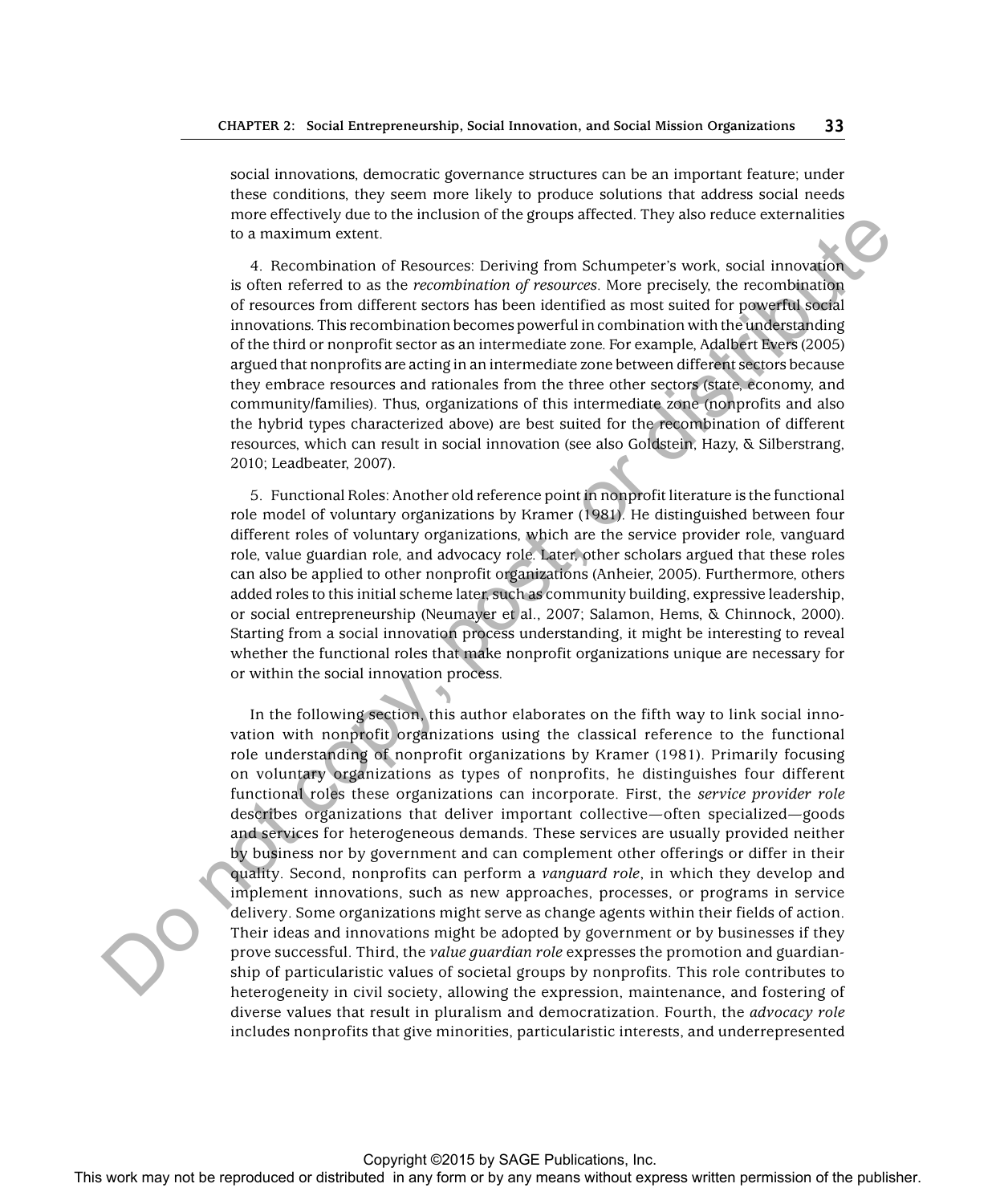groups a voice in the political arena; furthermore, the *advocacy role* includes criticizing and watchdog functions related to government, aiming at changes or improvements in social and other policies.

Although these roles were introduced to express roles of voluntary agencies, Anheier (2005) believes that they can be applied to nonprofit organizations more generally. So do several successive authors, but they add some further roles to the model. Interesting for our context is that Salamon et al. (2000) highlighted the innovation role. The *innovation role* describes the high potential of nonprofits to bring in innovations because they are valued as more flexible and adaptable to changing needs and demands and because of their risk-taking potential. Neumayer et al. (2007) distinguished between eight different functions of nonprofits, of which the *social entrepreneurship role* is formulated as a specific, distinct function highly related to innovativeness. What is more, the authors criticize former attempts of role models because they were neither applicable to all nonprofit organizations nor did they show that empirically, organizations often perform more than one role. Further, with this expansion, we also find terminology used in the field of social mission organizations. Thus, this author suggests applying this role model understanding to these kinds of organizational types.

Linking these roles to an understanding of the social innovation process (see Figure 2.2), the roles presented can be rearranged in the way shown in Figure 2.4. Starting with bringing up claims within society, advocacy organizations and value guardians bring critiques against the status quo; they point to social problems and social needs and call for changes. When it comes to inventing, social mission organizations play a vanguard role because of their connection to marginalized and affected groups. The participative nature of social mission organizations allows them to search for the best solution to address their social hardships. Social entrepreneurs, often the same persons or organizations that have invented the solution, bring these inventions to implementation. They do not directly face the market pressure of economic usability and the pressure of profit making; this is especially important in cases where social needs are addressed that can be traced back to be market externalities and thus the capacity of the market to deal with these issues is relatively low. In the diffusion phase, service providers, especially mature organizations, are of importance. These organizations have the structures and the geographical knowledge to bring new solutions to many sides quickly. In cases where the social entrepreneur organization is growing, the organization switches its role to become a service provider without saying that the organization is losing its entrepreneurial spirit. **For any notice that we have a stributed in any form or be repressed or any form or by any means when**  $\alpha$  **the publisher and the publisher and the publisher and the publisher. This was not be reproduced in any anisother** 

Finally, the dominant action modes indicate a switch in the course of the social innovation process. In the beginning, before a solution is implemented (often within markets), the discursive character is the dominant action mode, because the new solution is debated and participation for a good solution is necessary. When it comes to market implementation, the discourse is pushed to the back and the doing (i.e., the dealing with the market environment in a pragmatic way) gains the upper hand. That does not imply that feedback loops are not allowed; rather, these processes might be the start of another follow-up process. Innovations can never be understood in a smooth way; chaotic conditions of emergence and systemic influences are much more likely (Milbergs & Vonortas, 2004).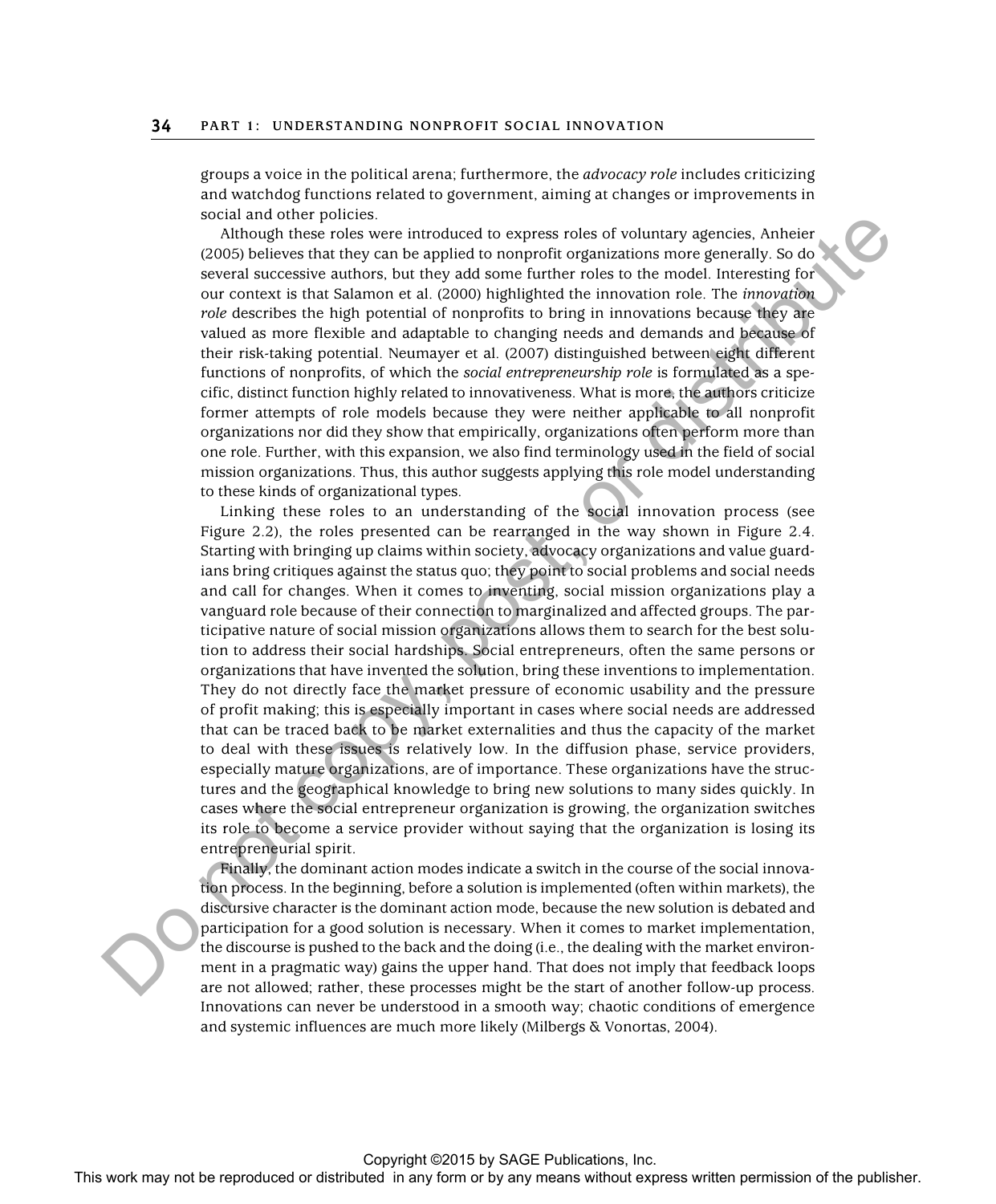

With this model at hand, this author is not arguing that there is no social innovation potential within the business or the public sectors. Rather, the purpose of this model is to understand what roles social mission organizations (covering also mature nonprofits, social entrepreneurs, social enterprises, or social businesses) can play within the social innovation process. Thus, it serves as a kind of orientation tool, so the contribution of an organization to a social innovation can be better understood with this model in mind. The model integrates the innovation types of Schumpeter, and it also stresses that awareness and normative changes within society are an important and integral part of social innovation. It seems that the diverse functional roles of nonprofit sector organizations cover the entire range of the social innovation process. However, it remains to theoretically and empirically underpin this process understanding and the underlying hypotheses. Two particular hypotheses that are explicitly included within the model are highlighted here.

1. The nonprofit sector and social mission organizations are not the exclusive originating space of social innovations. However, the functional roles that social mission organizations perform in the social innovation process cannot be replaced by organizations from other sectors. That is, business sector organizations would not develop social innovations without nonprofit organizations campaigning or putting pressure on specific social issues. When profit making is the dominant logic, social as well as environmental issues and reducing externalities will be pushed to the back unless these issues would result in a winwin situation (i.e., they would produce higher amounts of profit).

2. The discursive, participative character of social mission organizations is central in the beginning of a social innovation process for coming up with *good* and strong social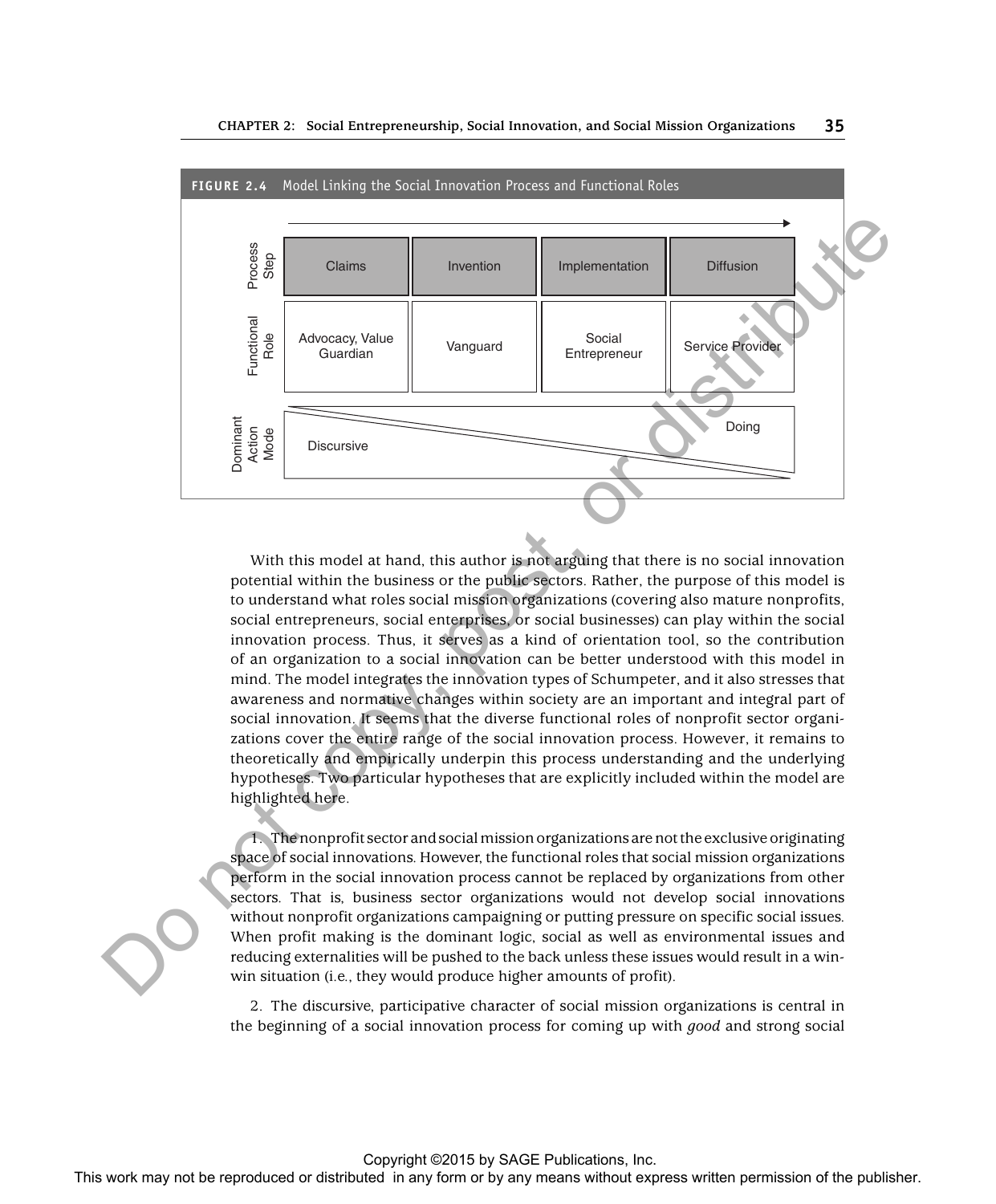innovations, as the discursive character can best guarantee solutions that cause minimum externalities. However, claiming and the role of advocacy remain important in the course of the rest of the social innovation process.

#### **SUMMARY AND CONCLUSIONS**

In this chapter, this author tried to structure the debate around several new forms of organizations and social innovation. These concepts lack empirical grounding as well theoretical reflection. For further research progress, more theoretical underpinning is necessary, and the models and concepts developed here give a brief overview on the state of research of these topics. This author tried to give some valuable impulses for further research and theoretical development by also revealing some links between the arrays of concepts debated.

First, the landscape of social mission organizations has been differentiated into social business (financial sustainability), social entrepreneurship (innovativeness), social enterprise (earned-income strategies of nonprofits), and democratic enterprises (participatory governance structures). Instead of saying that one investigates a specific type of organizational form, like social entrepreneurship or social enterprise, this author suggested the use of key features (innovativeness, earned-income, etc.) as research topics. This differentiation might be fruitful ground to investigate social mission organizations. However, often enough we find blends of the different features in the same social mission organization. In such a case, a researcher might find it hard to clarify what concept he or she is investigating. Thus, the differentiation between different key features offers at least four different research perspectives that would help link research findings from different authors much more easily. However, this is just a starting point for further necessary operationalization and theorization. SUMMARY AND CONCEUSIONS<br>
This interaction three concepts task-empthral ground investigates<br>
means with concepts and the concepts to keep the publisher of the publishers<br>
of the model can concept stributed in any form or be

Second, the concept of social innovation also lacks definitional clarity. It has been suggested to map the different concepts of social innovation according to whether their social aspect emphasizes inputs, means/processes, outputs, or outcomes. For qualifying as a strong social innovation, this author suggests that an innovation needs to be social in all four respects. And this question can only be answered satisfactorily by explicitly using a normative discourse among people affected. As a complement to this point of departure, to qualify social innovation, a differentiation between pure, bifocal, and trifocal forms of social, technical, and business innovation has been presented. Taken together, these approaches help structure the huge field of social innovation and hopefully contribute to more refined research within the field.

The drive for conceptual clarity regarding these concepts is fruitful from an analytical and research point of view. But these concepts also include a more political dimension from a practitioner and policy maker point of view. This is why recently both the concepts of social entrepreneurship and social innovation have gained increased attractiveness in the context of two major societal challenges in the global north. First, shrinking governmental funds make it harder for governments to care for the citizens' social needs. Thus, a remedy for meeting the social needs of society is to proliferate social entrepreneurship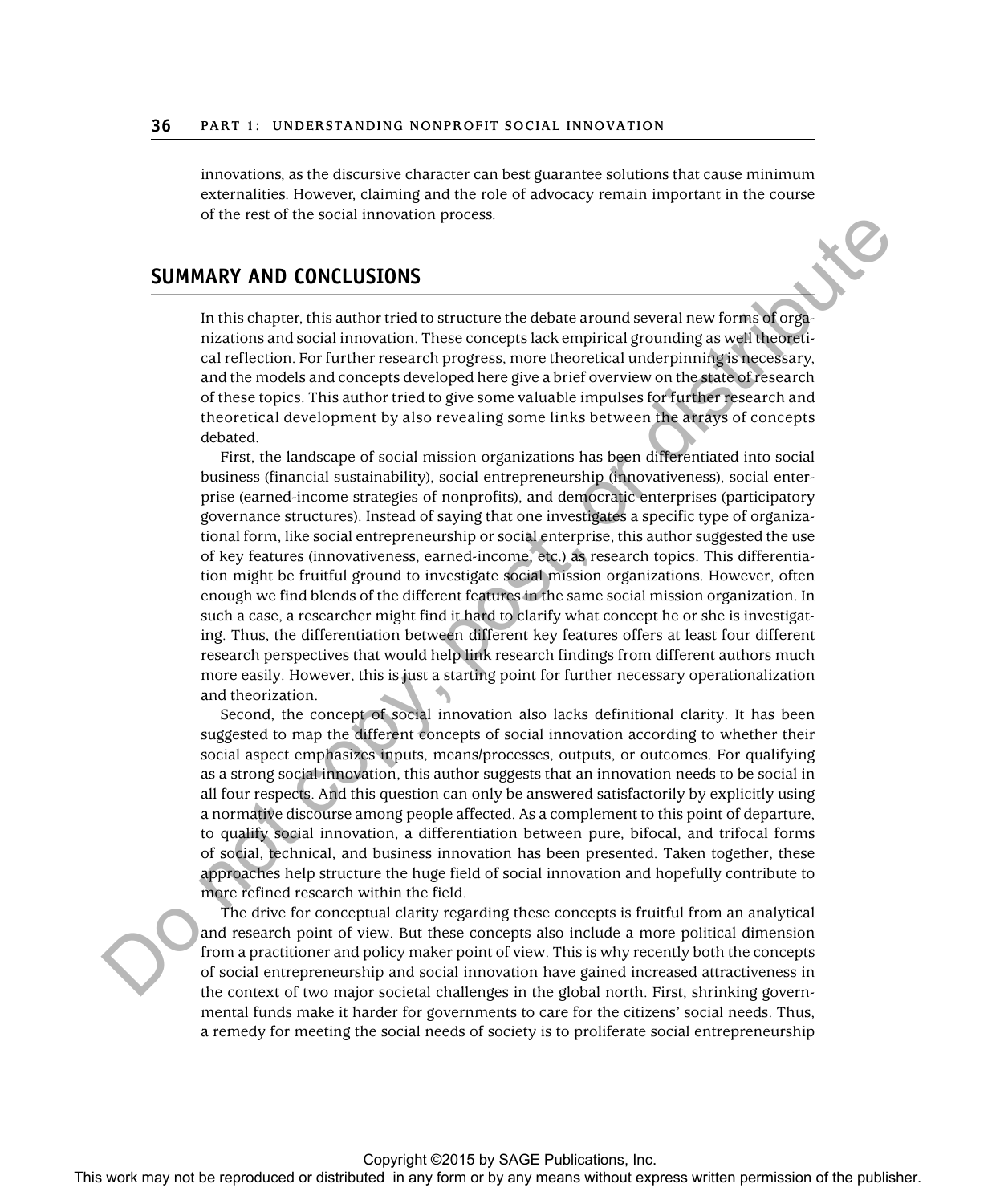and social innovation to pass on the responsibility for solutions to others. Second, and this is a major issue, is the current economic crisis. The effect of this challenge is at least twofold in the context of social entrepreneurship and social innovation. On the one hand, the economic crisis causes the worsening of long-known social problems like youth unemployment and poverty; on the other hand, there is also a legitimacy crisis of capitalism going on, reflected in the calls for transformations in current business attitudes. The latter effect leads to the occupation of the positively laden concept of social entrepreneurship by the business world.

Social entrepreneurship here is used to show that the market approach can help in overcoming societies' worst problems, and thus it helps regain legitimacy for the capitalistic system. But this author would like to leave this claim open as a question about whether this is a convincing argument, because it seems dubious that the same logic (which is the business logic) that has caused most of the social problems we face today is also able to eliminate them.

This is why this author has put forth five possible theoretical starting points for arguing that social mission organizations play an integral part in the generation of social innovations. Here the functional roles have been taken as a point of departure for arguing that along the social innovation process there is no possible substitute for social mission organizations concerning the generation of strong social innovations. However, it needs to be clarified what conditions are relevant regarding the transition from one phase to another within the model. This is also an open question for future research.

From a pragmatic point of view, for this kind of battle among different logics and sectors to be the guiding force in generating social innovations is worthless because the ultimate test whether a social innovation is a good and strong one is about its potential to reduce social problems and pressing social needs to a maximum extent without causing externalities or other social problems somewhere else. Thus, collaboration between organizations from different sectors remains the major issue. This is why translation processes and a self-awareness of the various roles these different actors play within the process of social innovation are important factors in creating fruitful, solution-oriented collaboration. The models and classifications presented here are intended to serve as points of departure for research and practice in that direction. The control or the reproduced or distributed in any form of the reproduced in any form or by any means when  $\alpha$  the reproduced in any form or by any means when  $\alpha$  the reproduced in a mean in any form or by any form or

# **REFERENCES**

Albert, M. (1991). *Capitalisme contre capitalisme*. Paris, France: Edition du Seuil.

- Alvord, S. H., Brown, L. D., & Letts, C. (2004). Social entrepreneurship and social transformation: An exploratory study. *Journal of Applied Behavioral Science, 40*(3), 260–282.
- Andersson, F. O. (2012). *Social entrepreneurship as a fetish*. Retrieved from http://nonprofitquarterly .org/management/20140-social-entrepreneurship-as-fetish.html
- Anheier, H. K. (2005). *Nonprofit organizations: Theory, management, policy*. London, United Kingdom: Routledge.
- Anheier, H. K., & Then, V. (2004). *Zwischen Eigennutz und Gemeinwohl: Neue Formen und Wege der Gemeinnützigkeit*. Gütersloh, Germany: Verlag Bertelsmann Stiftung.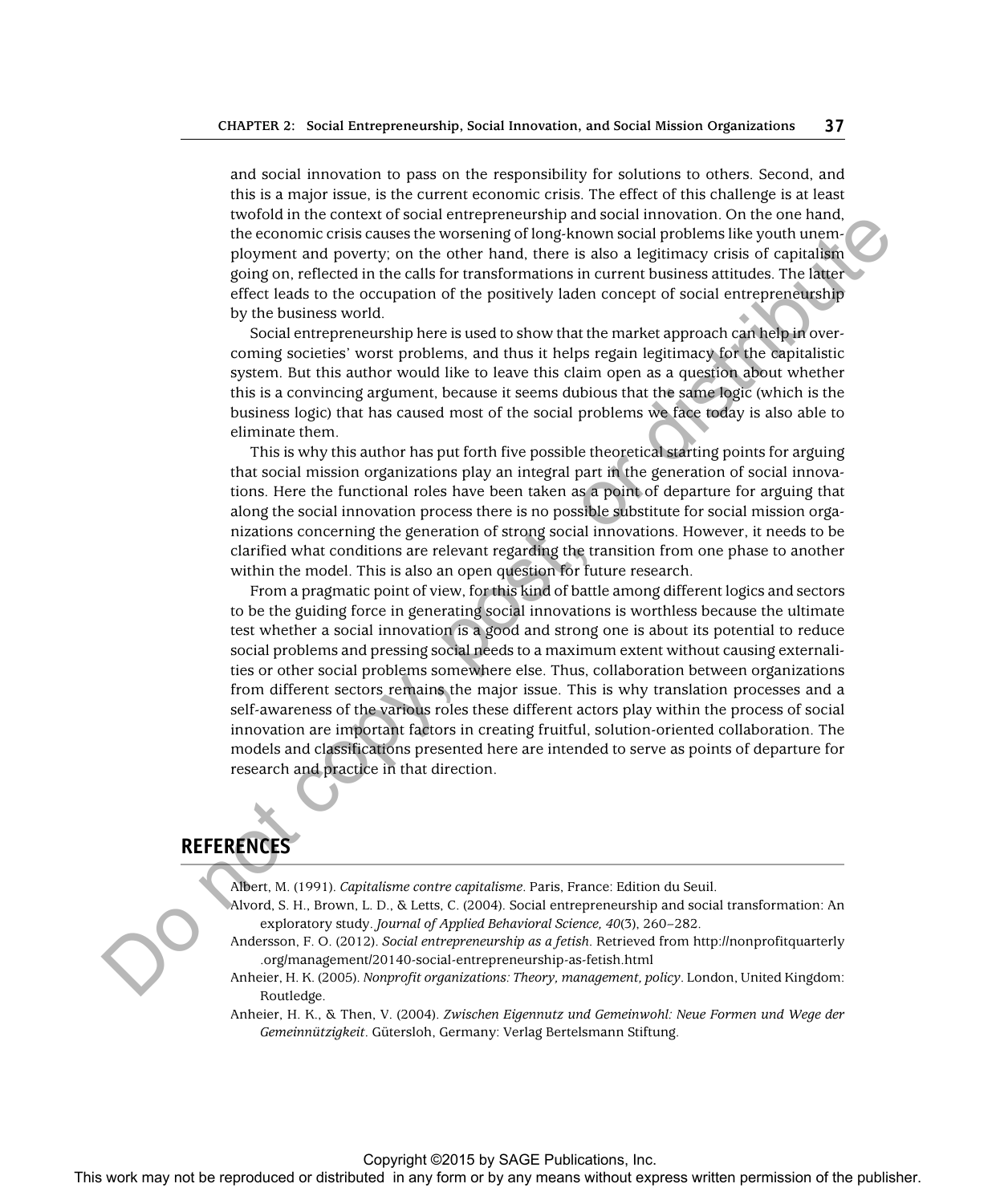- Bacq, C., & Janssen, F. (2011). The multiple faces of social entrepreneurship: A review of definitional issues based on geographical and thematic criteria. *Entrepreneurship & Regional Development, 23*(5), 373–403.
- BEPA—Bureau of European Advisers. (2011). *Empowering people, driving change: Social innovation in the European Union*. Luxembourg: European Communities.
- Billis, D. (2010). *Hybrid organizations and the third sector: Challenges for practice, theory and policy* . New York, NY: Palgrave Macmillan.
- Bishop, M. (2006). The rise of the social entrepreneur: Whatever he may be [Special edition]. *Economist, 378*(8466), 11–13.
- Bornstein, D. (2004). *How to change the world: Social entrepreneurs and the power of new ideas*. New York, NY: Oxford University Press.
- Borzaga, C., & Bodini, R. (2012). *What to make of social innovation? Towards a framework for policy development*. Euricse Working Paper, N.036 | 12. Retrieved from http://euricse.eu/sites/euricse .eu/files/db\_uploads/documents/1338304696\_n2082.pdf
- Borzaga, C., & Defourny, J. (2004). *The emergence of social enterprise.* London, United Kingdom: Routledge.
- Boyd, B., Henning, N., Reyna, E., Wang, D. E., & Welch, M. D. (2009). *Hybrid organizations: New business models for environmental leadership*. Sheffield, United Kingdom: Greenleaf.
- Brandsen, T., van de Donk, W., & Putters, K. (2005). Griffins or chameleons? Hybridity as a permanent and inevitable characteristic of the third sector. *International Journal of Public Administration, 28*(9/10), 749–65.
- Brooks, H. (1982). Social and technological innovation. In S. B. Lundstet & E. W. Colglazier, Jr. (Eds.), *Managing innovation* (pp. 1–30). New York, NY: Pergamon Press.
- Chell, E., Nicolopoulou, K., & Karatas-Özkan, M. (2010). Social entrepreneurship and enterprise: International and innovation perspectives. *Entrepreneurship & Regional Development, 22*(6), 485–493.
- Cooney, K. (2006). The institutional and technical structuring of nonprofit ventures: Case study of a U.S. hybrid organization caught between two fields. *Voluntas: International Journal of Voluntary & Nonprofit Organizations, 17*(2), 137–161.
- Dacin, T. M., Dacin, P. A., & Tracey, P. (2011). Social entrepreneurship: A critique and future directions. *Organization Science, 22*(5), 1203–1213.
- Dart, R. (2004). Being "business-like" in a nonprofit organization: A grounded and inductive typology. *Nonprofit and Voluntary Sector Quarterly, 33*(2), 290–310.
- Dawson, P., & Daniel, L. (2010). Understanding social innovation: A provisional framework. *International Journal of Technology Management, 51*(1), 9–21.
- Dees, G. J. (1998). Enterprising nonprofits. *Harvard Business Review, 76*(1), 54–67.
- Dees, G. J. (2001). The meaning of "social entrepreneurship." Retrieved from http://www.fuqua.duke .edu/centers/case/documents/dees\_sedef.pdf
- Dees, G. J. (2012). A tale of two cultures: Charity, problem solving, and the future of social entrepreneurship. *Journal of Business Ethics, 111*(3), 321–334.
- Dees, G. J., & Anderson, B. B. (2006). Framing a theory of social entrepreneurship: Building on two schools of practice and thought. In R. Mosher-Williams (Ed.), *Research on social entrepreneurship: Understanding and contributing to an emerging field. ARNOVA Occasional Paper Series, 1(3),* 39–66. The matrix of the reproduced or distributed in any form or by any form or by any form or by any form or by any form or by any form or by any form or by any form or by any means when  $\alpha$  and  $\alpha$  (any)  $\alpha$  (any)  $\alpha$  (b)
	- Defourny, J., & Nyssens, M. (2010). Conceptions of social enterprise and social entrepreneurship in Europe and the United States: Convergences and divergences. *Journal of Social Entrepreneurship, 1*(1), 32–53.
	- Drayton, B. (2002). The citizen sector: Becoming as entrepreneurial and competitive as business. *California Management Review, 44*(3), 120–132.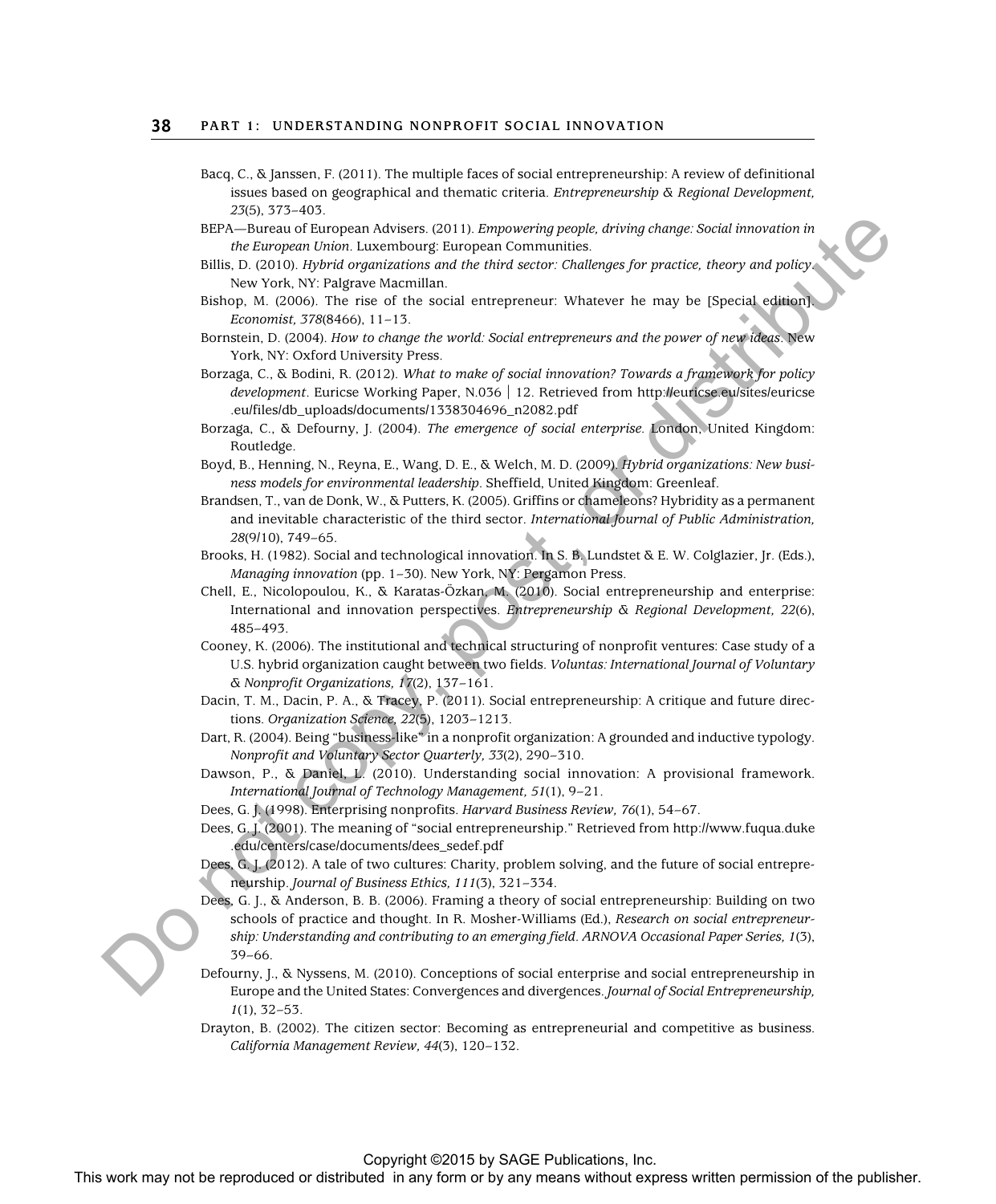- Drayton, B. (2005). *Social entrepreneurs: Creating a competitive and entrepreneurial citizen sector* . Retrieved from http://www.changemakers.net/library/readings/drayton.cfm
- Drucker, P. F. (1987). Social innovation: Management's new dimension. *Long Range Planning, 20* (6), 29–34.
- Drucker, P. F. (2007). *Innovation and entrepreneurship: Practice and principles*. Amsterdam, The Netherlands: Elsevier.
- Edwards, M. (2008). *Just another emperor? The myth and realities of philanthrocapitalism*. Retrieved from http://www.futurepositive.org/edwards\_WEB.pdf
- Eikenberry, A. M. (2009). Refusing the market: A democratic discourse for voluntary and nonprofit organizations. *Nonprofit and Voluntary Sector Quarterly, 38*(4), 582–596.
- Eikenberry, A. M., & Kluver, J. D. (2004). The marketization of the nonprofit sector: Civil society at risk? *Public Administration Review, 64*(2), 132–140.
- Emerson, J. (2004). *The blended value map: Tracking the intersects and opportunities of economic, social and environmental value creation*. Retrieved from http://www.blendedvalue.org/media/ pdf-bv-map.pdf
- Emerson, J., & Twersky, F. (Eds.). (1996). *New social entrepreneurs: The success, challenge and lessons of non-profit enterprise creation.* San Francisco, CA: The Roberts Foundation.
- Enjolras, B. (2009). *A governance structure approach to voluntary organizations*. EMES Working Paper 09/01. Retrieved from http://www.emes.net/fileadmin/emes/PDF\_files/Working\_Papers/WP\_09- 01\_Enjolras\_WEB.pdf
- Evers, A. (2005). Mixed welfare systems and hybrid organizations: Changes in the governance and provision of social services. *International Journal of Public Administration, 28*(9/10), 736–748.
- Froud, J., Johal, S., Montgomerie, J., & Williams, K. (2010). Escaping the tyranny of earned income? Failure of finance as social innovation, *New Political Economy, 15*(1), 147–164.
- Galera G., & Borzaga, C. (2009). Social enterprise: An international overview of its conceptual evolution and legal implementation. *Social Enterprise Journal, 5*(3), 210–228.
- Gillwald, K. (2000). *Konzepte sozialer Innovation*. WZB paper: Querschnittsgruppe Arbeit und Ökologie. Retrieved from http://bibliothek.wzb.eu/pdf/2000/p00-519.pdf
- Glänzel, G., & Schmitz, B. (2012). Hybride Organisationen: Spezial- oder Regelfall? In H. K. Anheier, A. Schröer, & V. Then (Eds.), *Soziale Investitionen* (pp. 181–203). Wiesbaden, Germany: VS Verlag für Sozialwissenschaften.
- Goldstein, J., Hazy, J. K., & Silberstrang, J. (2010). A complexity science model of social innovation in social enterprise. *Journal of Social Entrepreneurship, 1*(1), 101–125.
- Goldenberg, M., Kamoji, W., Orton, L., & Williamson, M. (2009). *Social innovation in Canada: An update*. Slater, Ottawa, Ontario: CPRN Research Report. Retrieved from http://www.cprn.org/ documents/51684\_EN.pdf
- Greenhalgh, T., Glen, R., Macfarlane, F., Bate, P., & Kyriakidou, O. (2004). Diffusion of innovations in service organizations: Systematic review and recommendations. *Milbank Quarterly, 82* (4), 581–629.
- Hansmann, H. (1980). The role of nonprofit enterprise. *Yale Law Journal, 89*(5), 835–901.
- Hansmann, H. (1987). Economic theories of nonprofit organizations. In W. W. Powell (Ed.), *The nonprofit sector: A research handbook* (pp. 27–42). New Haven, CT: Yale University Press.
- Hasenfeld, Y., & Gidron, B. (2005). Understanding multi-purpose hybrid voluntary organizations: The contributions of theories on civil society, social movements and non-profit organizations. *Journal of Civil Society, 1*(2), 97–112.
- Harris, M., & Albury, D. (2009). *The innovation imperative: Why radical innovation is needed to reinvent public services for the recession and beyond*. London, United Kingdom: NESTA Discussion Paper. Retrieved from http://socialwelfare.bl.uk/subject-areas/government-issues/social-policy/ nesta/1516692009\_innovation\_imperative.pdf The repression or the rest may not be repression or distributed in any form or be reproduced in any form or by any means with the repression or be reproduced in any form or be reproduced in any form or be any form or be r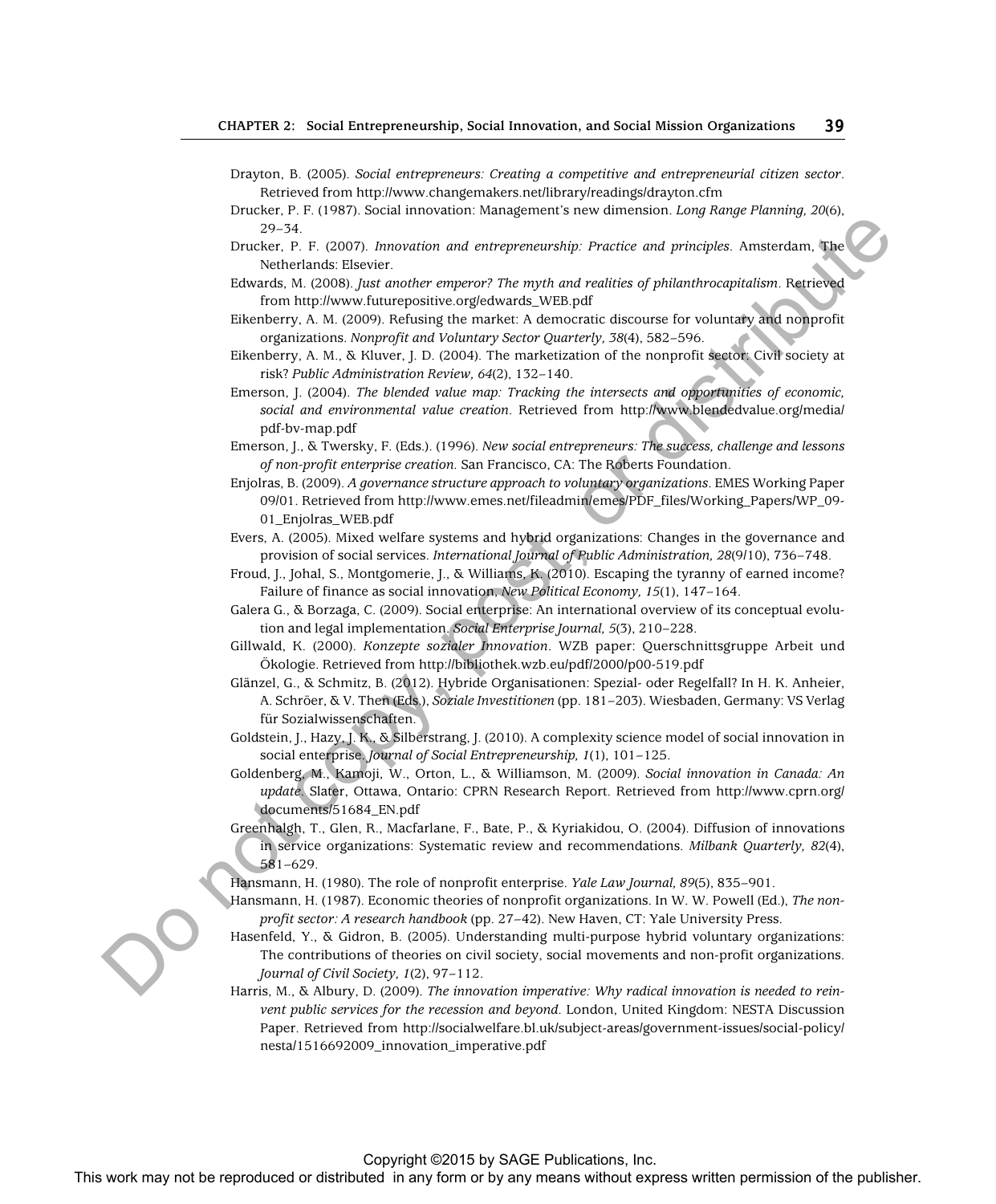Helm, S. T., & Andersson, F. O. (2010). Beyond taxonomy: An empirical validation of social entrepreneurship in the nonprofit sector. *Nonprofit Management & Leadership, 20*(3), 259–276.

Hill, T. L., Kothari, T. H., & Shea, M. (2010). Patterns of meaning in the social entrepreneurship literature: A research platform. *Journal of Social Entrepreneurship, 1*(1), 5–31.

Hjorth, D., & Bjerke, B. (2006). Public entrepreneurship: Moving from social/consumer to public/ citizen. In C. Steyaert & D. Hjorth (Eds.), *Entrepreneurship as social change: A third movements in entrepreneurship book* (pp. 97–120). Cheltenham, United Kingdom: Edward Elgar.

Howaldt, J., & Schwarz, M. (2010). *Social innovation: Concepts, research fields and international trends* . Dortmund, Germany: Sozialforschungsstelle Dortmund. Retrieved from http://www.sfs-dortmund .de/odb/Repository/Publication/Doc%5C1289%5CIMO\_Trendstudie\_Howaldt\_Schwarz\_ englische\_Version.pdf The results work may not be repressed or distributed in any form or by any form or by any means when  $\mu$  and  $\mu$  any  $\mu$  and  $\mu$  any  $\mu$  and  $\mu$  any  $\mu$  and  $\mu$  any  $\mu$  and  $\mu$  any  $\mu$  and  $\mu$  any  $\mu$  any  $\mu$ 

Huybrechts, B., & Nicholls, A. (2012). Social entrepreneurship: Definitions, drivers and challenges. In C. Volkmann, K. O. Tokarski, & K. Ernst (Eds.), *Social entrepreneurship and social business: An introduction and discussion with case studies* (pp. 31–48). Wiesbaden, Germany: Gabler.

- Jäger, U. P. (2010). *Managing social businesses: Mission, governance, strategy, and accountability* . Basingstoke, United Kingdom: Palgrave Macmillan.
- Johnson, S. (2010). *Where good ideas come from: The seven patterns of innovation*. London, United Kingdom: Penguin.
- Kesselring, A., & Leitner, M. (2008). *Soziale innovationen in unternehmen*. Vienna, Austria: Unruhe Stiftung. Retrieved from https://www.zsi.at/attach/1Soziale\_Innovation\_in\_Unternehmen\_ ENDBERICHT.pdf

Kramer, R. (1981). *Voluntary agencies in the welfare state*. Berkeley, CA University of California Press.

- Leadbeater, C. (2007). *Social enterprises and social innovation: Strategies for the next ten years*. A social enterprise think piece for the Cabinet Office of the Third Sector. Retrieved from http://www .charlesleadbeater.net/cms/xstandard/social\_enterprise\_innovation.pdf
- Lindhult, E. (2008). Are partnerships innovative? In L. Svensson & B. Nilsson (Eds.), *Partnership—As a strategy for social innovation and sustainable change*. Stockholm, Sweden: Satérnus Academic Press.
- Mair, J., & Martí, I. (2006). Social entrepreneurship research: A source of explanation, prediction, and delight. *Journal of World Business, 41*(1), 36–44.
- Mair, J., Robinson, J., & Hockerts, K. (Eds.). (2006). *Social entrepreneurship*. Houndmills, United Kingdom: Palgrave Macmillan.
- Massarsky, C. W., & Beinhacker, S. L. (2002). *Enterprising nonprofits: Revenue generation in the nonprofit sector*. Englewood Cliffs, NJ: Yale School of Management and The Goldman Sachs Foundation Partnership on Nonprofit Ventures.
- Milbergs, E., & Vonortas, N. (2004). *Innovation metrics: Measurement to insight*. National innovation initiative. 21st Century Innovation Working Group.
- Murray, R., Caulier-Grice, J., & Mulgan, G. (2010). *The open book of social innovation*. Retrieved from http://ebookbrowse.com/murray-caulier-grice-mulgan-2010-the-book-of-social-innovationpdf-d382057825
- Mort, G. S., Weerawardena, J., & Carnegie, K. (2003). Social entrepreneurship: Towards conceptualization. *International Journal of Nonprofit and Voluntary Sector Marketing, 8*(1), 76–88.
- Mulgan, G. (2006). The process of social innovation. *Innovations: Technology, Governance, Globalization, 1*(2), 145–162.
- Mulgan, G. (2012). The theoretical foundations of social innovation. In A. Nicholls  $\&$  A. Murdoch (Eds.), *Social innovation—Blurring boundaries to reconfigure markets* (pp. 33–65). New York, NY: Palgrave Macmillan.
- Mulgan, G., Tucker, S., Ali, R., & Sanders, B. (2007). *Social innovation—What it is, why it matters and how it can be accelerated*. London, United Kingdom: Young Foundation.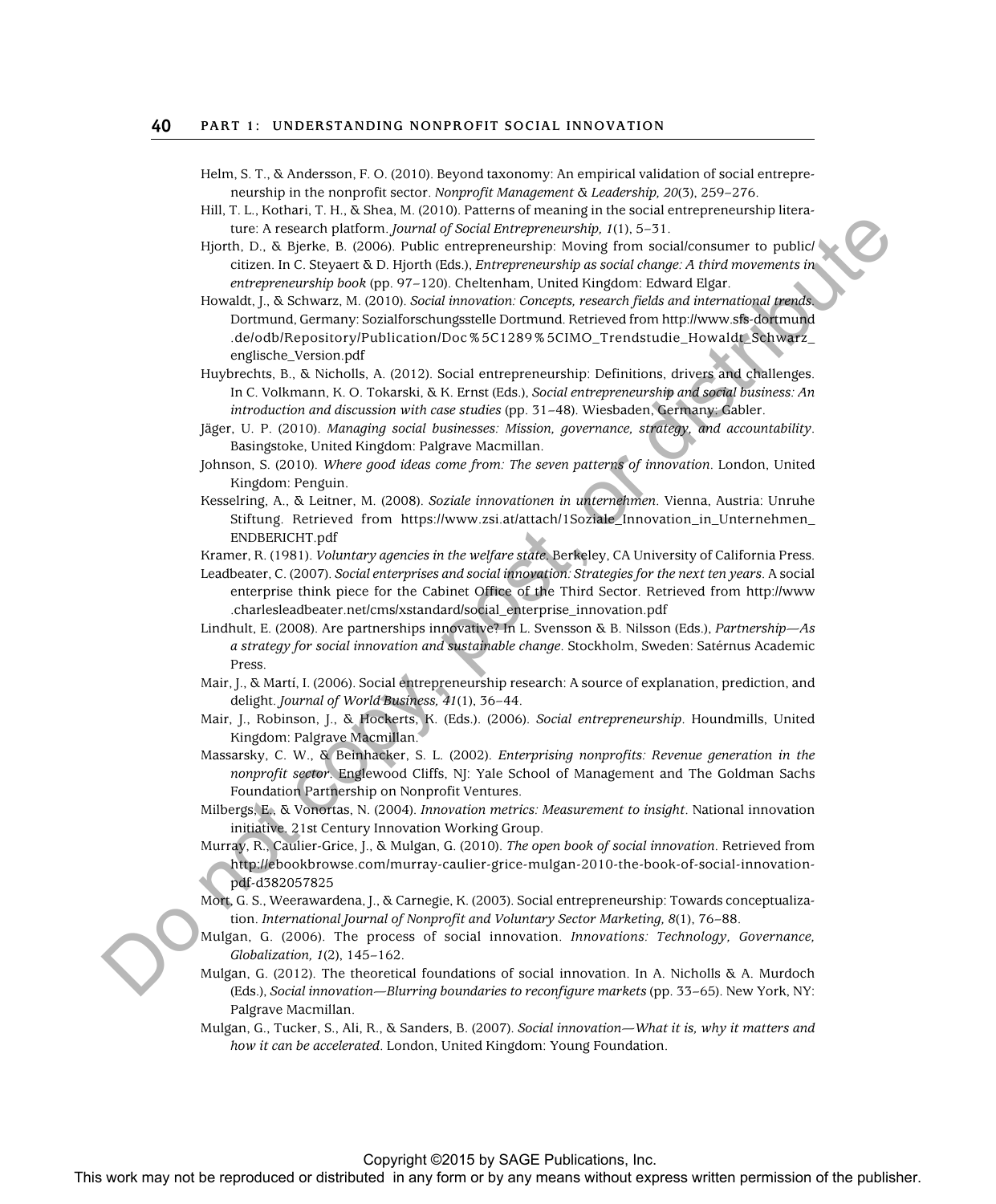- Neck, H., Brush, C., & Allen, E. (2009). The landscape of social entrepreneurship. *Business Horizons, 52*(1), 13–19.
- Neumeier, S. (2012). Why do social innovations in rural development matter and should they be considered more seriously in rural development research? Proposal for a stronger focus on social innovations in rural development research. *Sociologia Ruralis, 51*(1), 50.
- Neumayer, M., Schneider, U., Meyer, M., Pospisil, M., Skarabelova, S., & Travickova, D. (2007). *Nonprofits' function in old and new democracies—An integrative framework and empirical evidence for Austria and the Czech Republic*. Working Paper 02/2007. Vienna, Austria: Institute for Social Policy. This work may not be reproduced or distributed in a stributed in any form or better  $\mu$ . A stributed in a stributed in a stributed in a stributed in a stributed in a stributed in a stributed in a stributed in a stribute
	- Nicholls, A. (2006). Introduction. In A. Nicholls (Ed.), *Social entrepreneurship: New models of sustainable social change*. Oxford, United Kingdom: Oxford University Press.
	- Nicholls, A. (2010). The legitimacy of social entrepreneurship: Reflexive isomorphism in a preparadigmatic field. *Entrepreneurship Theory and Practice, 34*(4), 611–633.
	- Nicholls, A., & Murdoch, A. (2012). The nature of social innovation. In A. Nicholls & A. Murdoch (Eds.), *Social innovation—Blurring boundaries to reconfigure markets* (pp. 1–30). New York, NY: Palgrave Macmillan.
	- Office of the Third Sector. (2009). *Enterprising services*. London, United Kingdom: Cabinet of the Third Sector.
	- Phills, J. A., Jr., Deiglmeier, K., & Miller, D. T. (2008). Rediscovering social innovation. *Stanford Social Innovation Review, 8*(3), 34–43.
	- Pol, E., & Ville, S. (2009). Social innovation: Buzz word or enduring term? *Journal of Socio-Economics, 38*(6), 878–885.
	- Porter, M. E., & Kramer, M. R. (2011). Creating shared value. *Harvard Business Review, 89*(1), 62–77.
	- Powell, W. W. (1987). Hybrid organizational arrangements: New form of transitional development? *California Management Review, 30*(1), 67–87.
	- Reeder, N., O'Sullivan, C., Tucker, S., Ramsden, P., & Mulgan, G. (2012). *Strengthening social innovation in Europe—Journey to effective assessment and metrics*. Retrieved from ec.europa .eu/enterprise/policies/innovation/files/social-innovation/strengthening-social-innovation\_ en.pdf
	- Ridley-Duff, R. (2007). Communitarian perspectives on social enterprise. *Corporate Governance: An International Review, 15*(2), 382–392.
	- Salamon, L. M., Hems, L. C., & Chinnock, K. (2000). *The nonprofit sector—For what and for whom?* Working Papers of the John Hopkins Comparative Nonprofit Sector Project, No. 37. Baltimore, MD: The John Hopkins Center for Civil Society Studies.
	- Salamon, L. M., Geller, S. L., & Mengel, K. L. (2010). *Nonprofits, innovation, and performance measurement: Separating fact from fiction*. Communiqué No. 17. Baltimore, MD: Johns Hopkins University. Retrieved from http://ccss.jhu.edu/wp-content/uploads/downloads/2011/09/LP\_ Communique17\_2010.pdf
	- Schmitz, B., & Scheuerle, T. (2012). Founding or transforming? Social intrapreneurship in three German Christian-based NPOs. *Journal of Social Entrepreneurship Perspectives, 1*(1), 13–36.
	- Schumpeter, J. A. (1912). *Theorie der wirtschaftlichen Entwicklung*. Berlin, Germany: Duncker und Humbolt.
	- Schumpeter, J. A. (1950). *Kapitalismus, sozialismus und demokratie*. Bern, Switzerland: A. Francke.
	- Seelos C., & Mair, J. (2012). Innovation is not the holy grail. *Stanford Social Innovation Review, 10*(4), 45–49.
	- Shane, S., & Venkataraman, S. (2000). The promise of entrepreneurship as a field of research. *Academy of Management Review, 25*(1), 217–226.
	- Short, J. C., Moss, T. W., & Lumpkin, G. T. (2009). Research in social entrepreneurship: Past contributions and future opportunities. *Strategic Entrepreneurship Journal, 3*(2), 161–194.